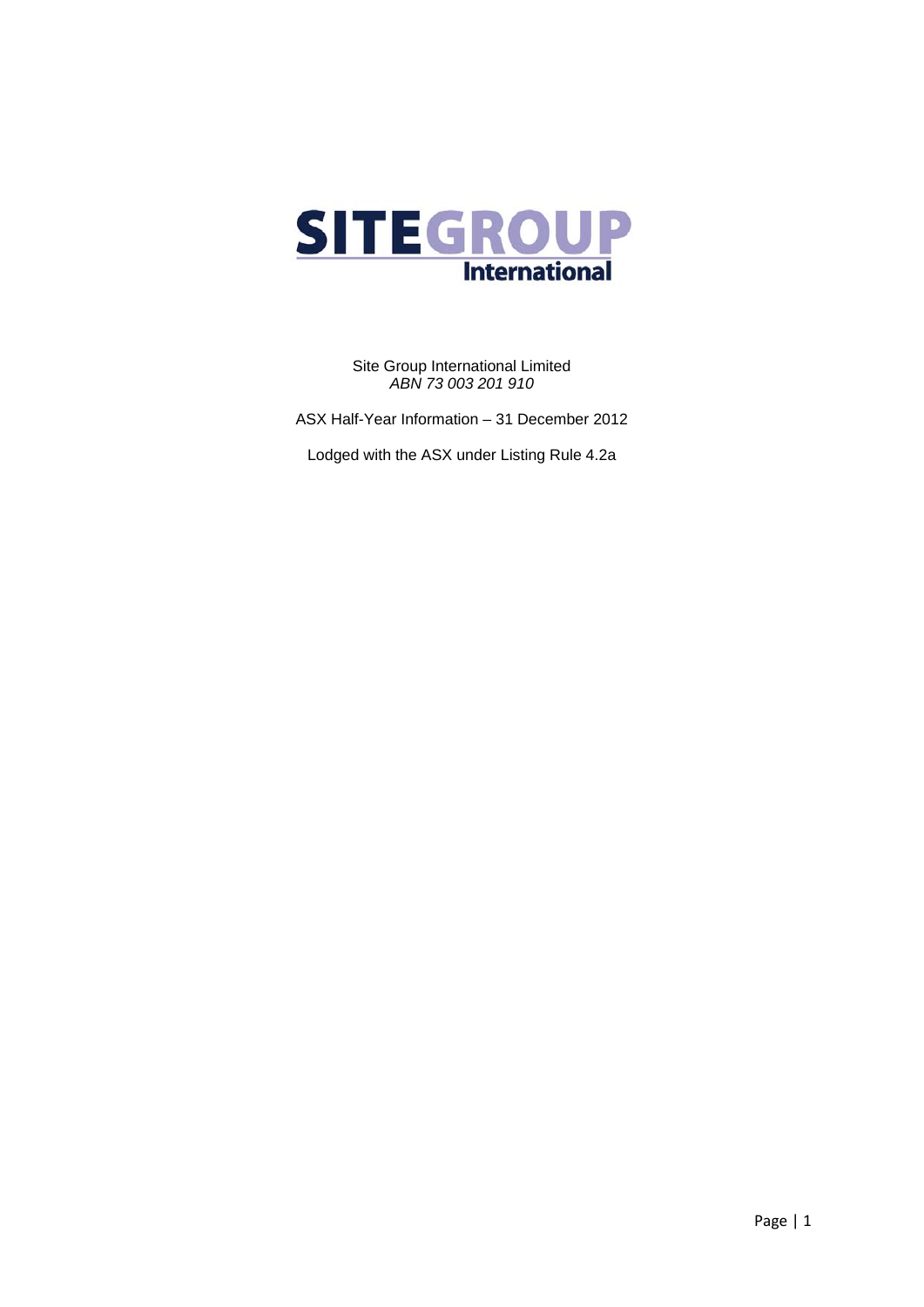This interim financial report does not include all the notes of the type normally included in an annual financial report. Accordingly, this report is to be read in conjunction with the annual report for the year ended 30 June 2012 and any public announcements made by Site Group International Limited during the interim reporting period in accordance with the continuous disclosure requirements of the *Corporations Act 2001*.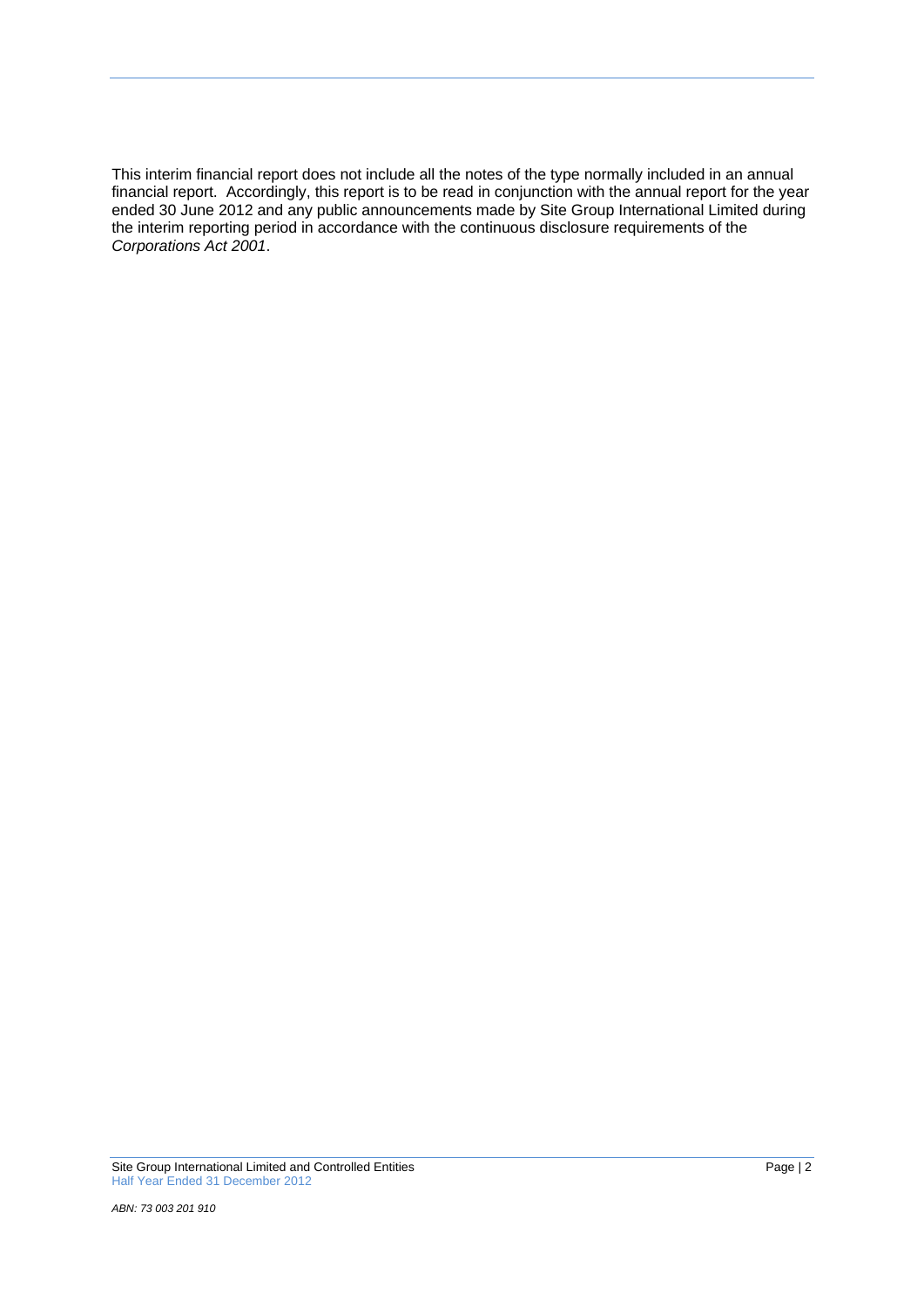## **APPENDIX 4D HALF-YEAR REPORT TO THE AUSTRALIAN STOCK EXCHANGE**

| Name of entity                          | Site Group International Limited |
|-----------------------------------------|----------------------------------|
| <b>ABN</b>                              | 73 003 201 910                   |
| <b>Half Year Ended</b>                  | l 31 December 2012               |
| Previous corresponding reporting period | <b>131 December 2011</b>         |

## **Results for Announcement to the Market**

|                                                                               | \$'000    | Percentage<br>increase /<br>(decrease) over<br>previous<br>corresponding<br>period |
|-------------------------------------------------------------------------------|-----------|------------------------------------------------------------------------------------|
| Revenue from ordinary activities                                              | \$6,207   | 480% increase                                                                      |
| Profit / (loss) from ordinary activities after tax<br>attributable to members | \$(3,397) | 4.4% increase in loss                                                              |
| Net Profit / (loss) for the period attributable to<br>members                 | \$(3,397) | 4.4% increase in loss                                                              |
|                                                                               |           |                                                                                    |

| <b>Dividends</b>                                                                                            | <b>Amount per security</b> |                | <b>Franked amount per security</b> |  |
|-------------------------------------------------------------------------------------------------------------|----------------------------|----------------|------------------------------------|--|
| Final dividend                                                                                              | Nil                        |                | Not applicable                     |  |
| Interim dividend                                                                                            | Nil                        |                |                                    |  |
| Record date for determining entitlements to the                                                             |                            | Not applicable |                                    |  |
| dividends (if any)                                                                                          |                            |                |                                    |  |
| Brief explanation of any of the figures reported above necessary to enable the figures to be<br>understood: |                            |                |                                    |  |
| Refer to directors report on page 7.                                                                        |                            |                |                                    |  |

# **Dividends**

| Date the dividend is payable                        | Not applicable |
|-----------------------------------------------------|----------------|
| Record date to determine entitlement to the         |                |
| dividend                                            |                |
| Amount per security                                 |                |
| Total dividend                                      |                |
| Amount per security of foreign sourced dividend     |                |
| or distribution                                     |                |
| Details of any dividend reinvestment plans in       |                |
| operation                                           |                |
| The last date for receipt of an election notice for |                |
| participation in any dividend reinvestment plans.   |                |

### **NTA Backing**

|                                                     | <b>Current Period</b><br><b>Previous corresponding</b><br>period |            |
|-----------------------------------------------------|------------------------------------------------------------------|------------|
| Net tangible asset backing per<br>ordinary security | 2.58 cents                                                       | 5.16 cents |

Site Group International Limited and Controlled Entities Page | 3 Half Year Ended 31 December 2012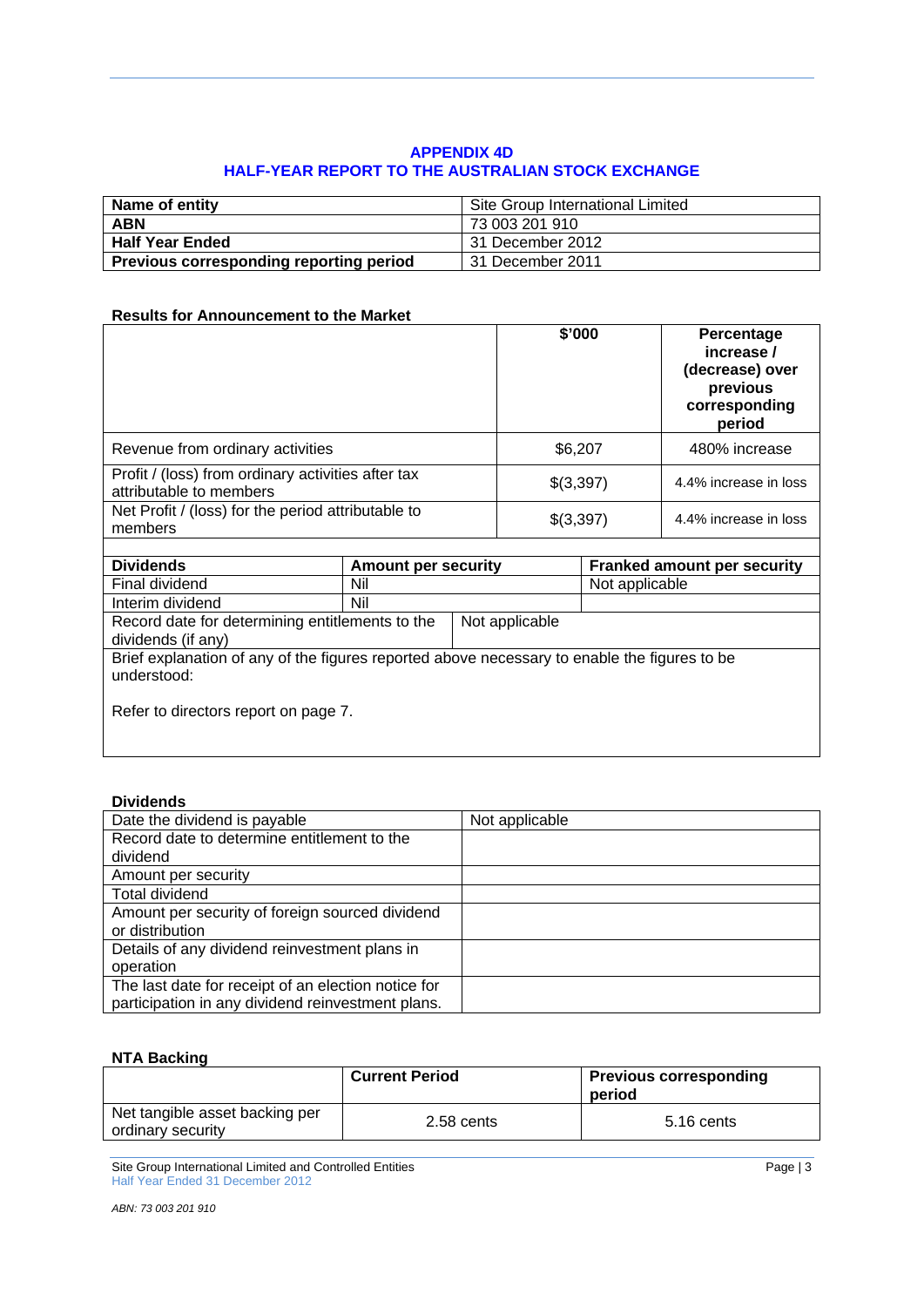## **APPENDIX 4D HALF-YEAR REPORT TO THE AUSTRALIAN STOCK EXCHANGE**

## **Control Gained Over Entities Having Material Effect**

| Name of entity (or group of entities)                                                                                                                    | Axis Training Group Pty Ltd |
|----------------------------------------------------------------------------------------------------------------------------------------------------------|-----------------------------|
| Date control gained                                                                                                                                      | 1 July, 2012                |
| Contribution by entity to Consolidated profit /<br>(loss) from ordinary activities since the date in the<br>current period on which control was acquired | \$251,103                   |
| Profit / (loss) from ordinary activities of the<br>controlled entity (or group of entities) for the<br>whole of the previous corresponding period        | Not applicable              |

## **Foreign Entities Accounting Framework**

Same accounting principles have been applied for the subsidiary operating in the Philippines as the Australian entities.

# **Audit / Review Status**

| This report is based on accounts to which one of the following applies:                                       |                                   |  |  |  |
|---------------------------------------------------------------------------------------------------------------|-----------------------------------|--|--|--|
| (Tick one)                                                                                                    |                                   |  |  |  |
| The accounts have been audited                                                                                | The accounts have been subject to |  |  |  |
|                                                                                                               | review                            |  |  |  |
| If the accounts are subject to audit dispute or qualification, a description of the dispute or qualification: |                                   |  |  |  |
| Not Applicable                                                                                                |                                   |  |  |  |

## **Attachments Forming Part of Appendix 4D**

| --<br>Attachment #                       | . .<br><b>Details</b> |                  |
|------------------------------------------|-----------------------|------------------|
|                                          |                       |                  |
|                                          |                       |                  |
|                                          |                       |                  |
| Signed by (Director / Company Secretary) |                       |                  |
| <b>Print Name</b>                        |                       | Vernon Wills     |
| Date                                     |                       | 21 February 2013 |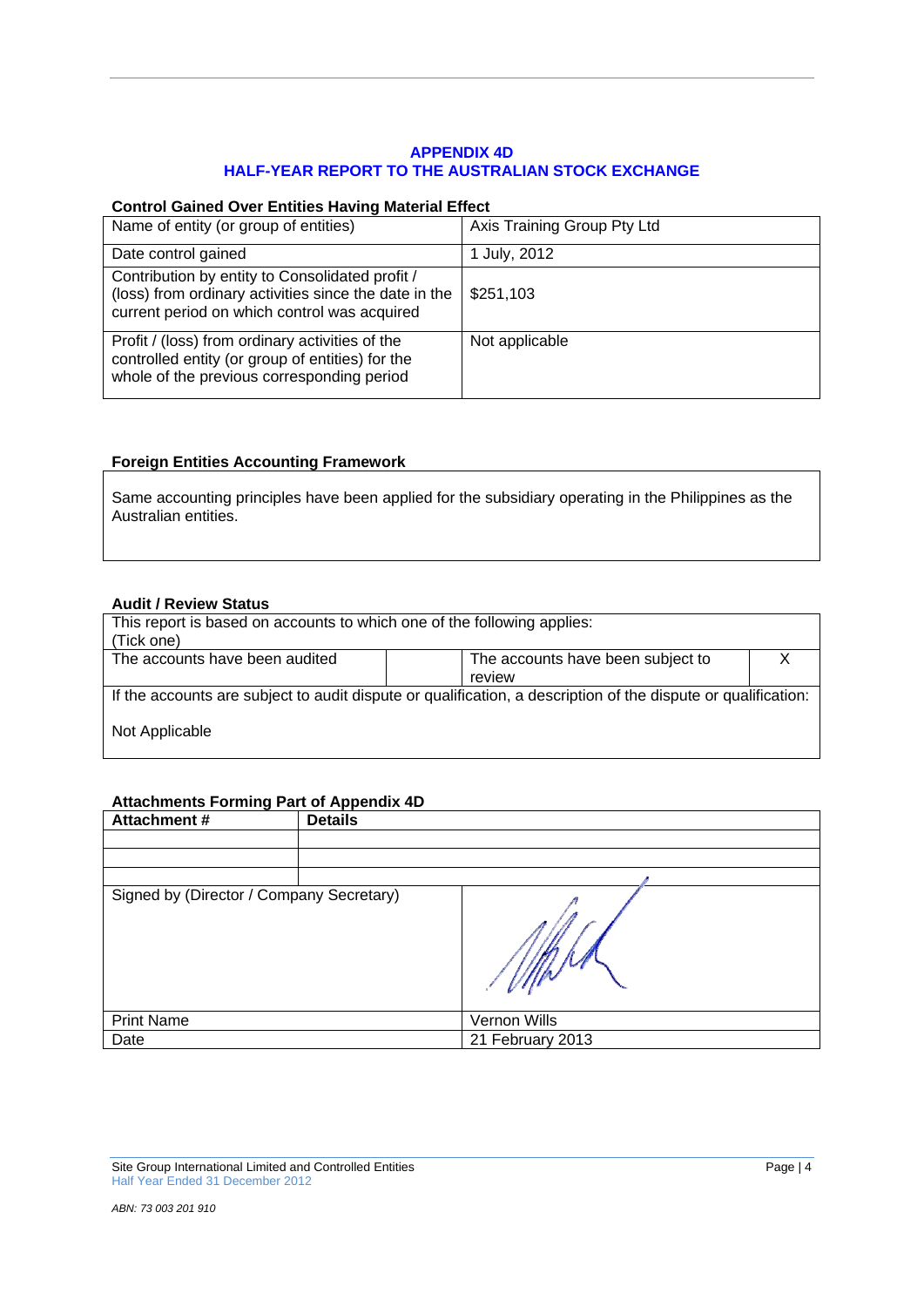

Site Group International Limited *ABN 73 003 201 910* 

Financial Statements for the Half Year ended 31 December, 2012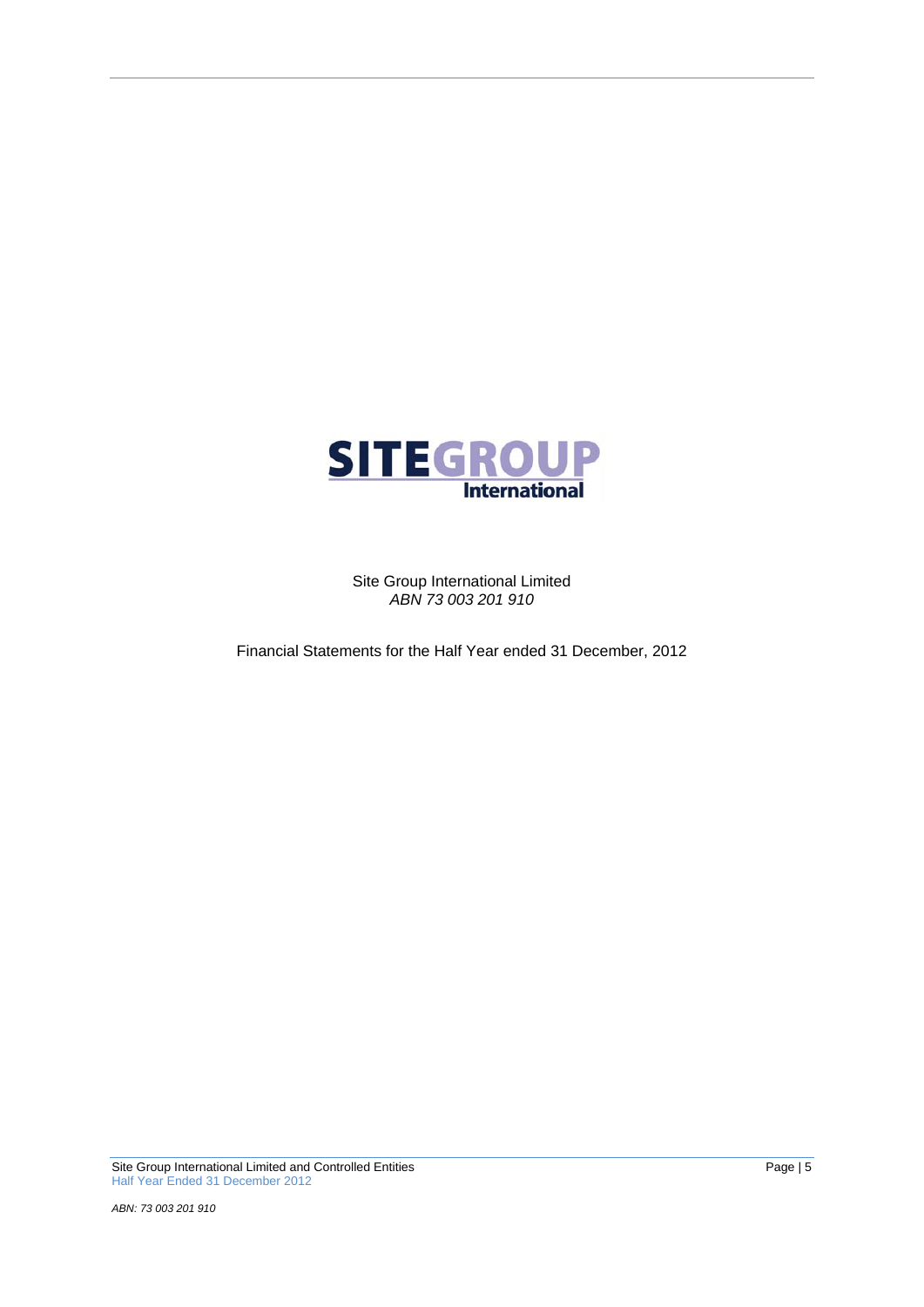## Site Group International Limited *ABN 73 003 201 910*

# Financial Statements for the Half Year ended 31 December, 2012

## **Contents**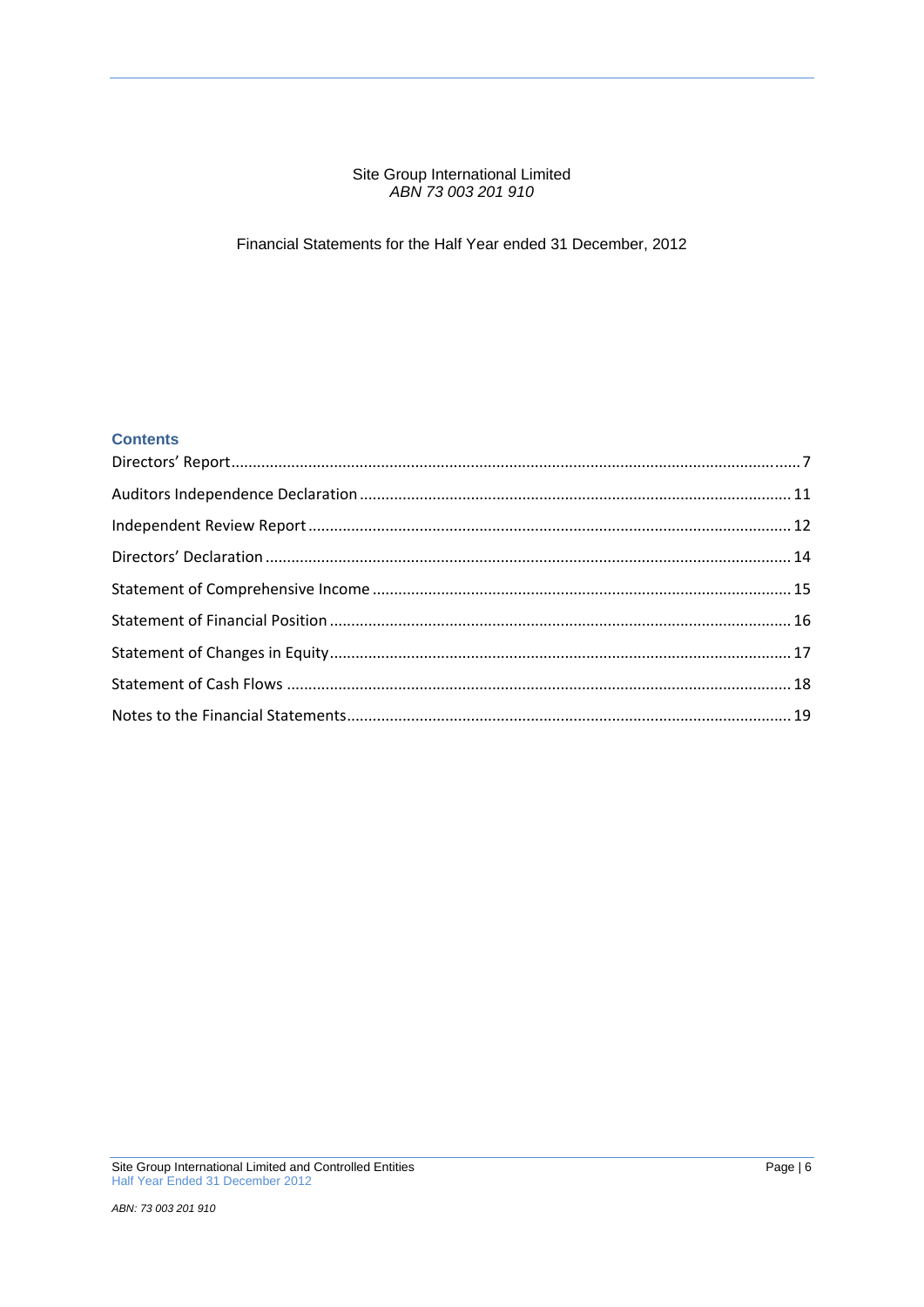# **Directors' Report**

Your Directors submit their report for the half-year ended 31 December 2012.

### **Directors**

The names of the directors of the Company in office during the half-year and until the date of this report are:

Vernon Wills (Managing Director and CEO) Nicasio Alcantara Darryl Somerville (Chairman) Shaun Scott

## **Principal Activities**

The principal activities of the consolidated entity during the half-year were the provision of vocational education through the Site Skills Training business in Australia and the Philippines and recruitment services through the Site WorkReady business in the Philippines. There has been no significant change in the principal activities of the consolidated entity during the period.

### **Review of operations and results**

## **Group**

Total revenue from operations was \$6,207,366 (2011: \$1,070,689) a 480% increase over the prior comparative period. This half year represents the third consecutive period of revenue growth as illustrated in the following graph:



# **Revenue**

*Graph 1 Reported Half Yearly Revenue - December 2010 to December 2012* 

Site Group International Limited and Controlled Entities **Page 17 Page 17** Half Year Ended 31 December 2012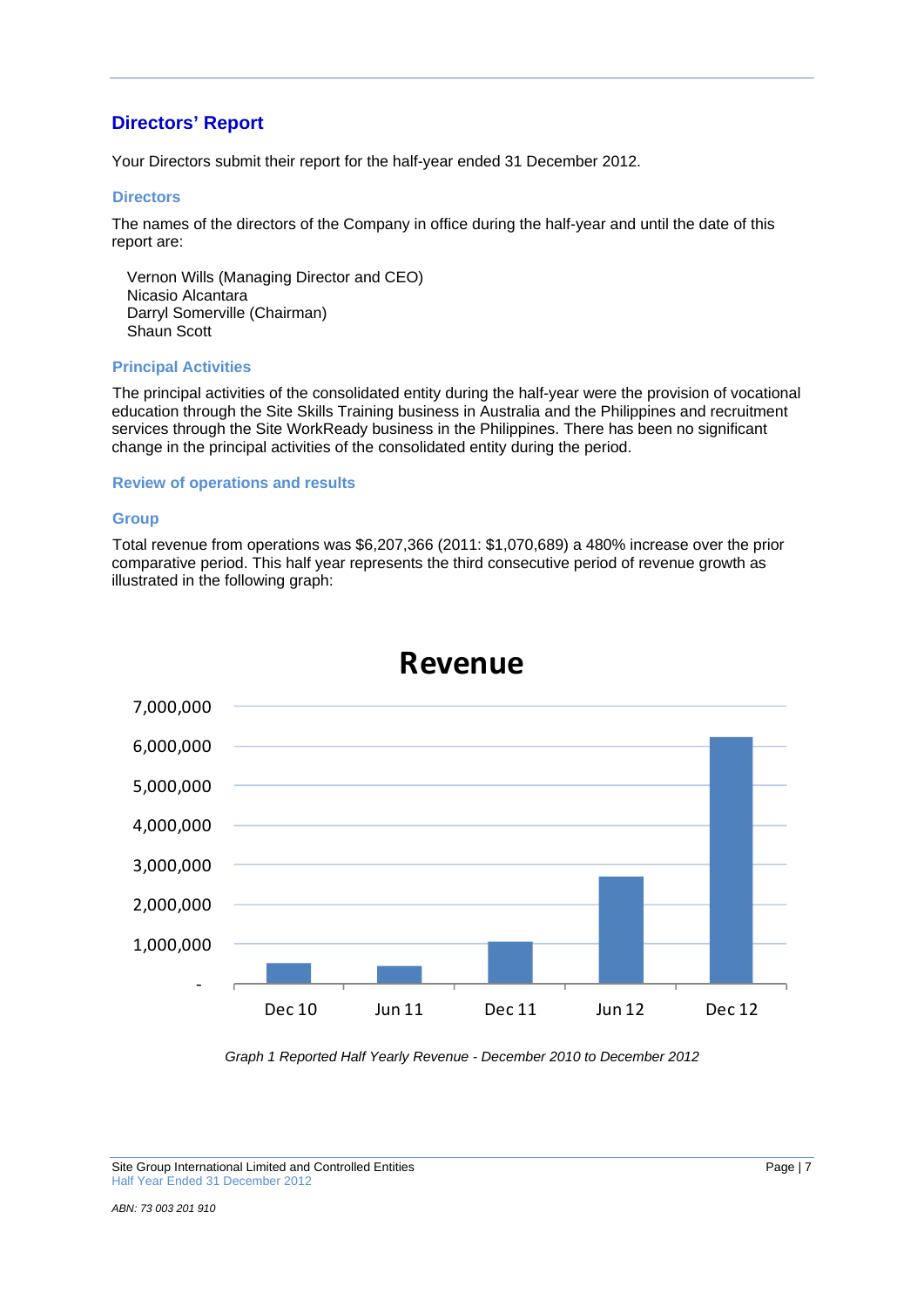Revenue contribution and activity by each business is illustrated in the two charts below. Of particular note is the strong growth in Site Skills Training reflecting the ramp up of the Australian domestic training business.



*Graph 2 Gross Revenue by Business December 2011 versus December 2012 (excludes eliminations)* 

|                               | <b>Half Year to 31 December</b> |             | 30 June<br><b>Change</b> |             | <b>Change</b> |         |
|-------------------------------|---------------------------------|-------------|--------------------------|-------------|---------------|---------|
|                               | 2012                            | 2011        | %                        | 2012        | 2011          | %       |
| Revenue                       | 6,207,366                       | 1,070,689   | 479.8%                   | 3,789,107   | 984,180       | 285.0%  |
| Loss for the period           | (3,397,438)                     | (3,254,811) | (4.4%)                   | (7,750,684) | 9,899,904)    | 21.7%   |
| add back                      |                                 |             |                          |             |               |         |
| Depreciation and Amortisation | 719,530                         | 274,097     | 162.5%                   | 759,599     | 445,273       | 70.6%   |
| <b>Interest Paid</b>          | 54,698                          | 22,946      | 138.4%                   | 40,894      | 3,750         | 990.5%  |
| deduct                        |                                 |             |                          |             |               |         |
| Interest Income               | 16,085                          | 11,777      | 36.6%                    | 37,568      | 45,196        | (16.9%) |
| EBITDA*                       | (2,639,295)                     | (2,969,545) | 11.1%                    | 6,987,759)  | 9,496,077)    | 26.4%   |
| <b>Operating Cash Flow</b>    | (3,781,035)                     | (2,920,081) | $(57.4\%)$               | (7,427,068) | 5,534,133)    | (34.2%) |

*\* EBITDA is a non-IFRS measure however the Directors believe that it is a readily calculated measure that has broad acceptance and is used by regular users of published financial statements as a proxy for overall operating performance. EBITDA is not an audited number.* 

#### *Table 1 Financial Summary*

For the half-year ended 31 December 2012, Site Group International Limited reported a loss after tax of \$3,397,438 compared to a \$3,254,811 loss in the previous corresponding period. Operating loss before income tax was \$3,397,438 for the period (2011: \$3,250,329).

This result in part reflects the corporate investment into areas such as corporate systems, quality assurance and compliance, financial administration, additional scope registration and marketing services as we continue the ramp up of the business. The expenditure was incurred with an eye to the future. We also experienced a second quarter decline in our Site WorkReady business for reasons which are explained in detail below. Without this downturn Site Workready would have had additional revenue of approximately \$300,000 and an additional \$200,000 margin in addition to the segment result. It is estimated that the slower than expected Gladstone uptake directly affected the profit by circa \$250,000.

Site Group International Limited and Controlled Entities **Page 18** Page | 8 Half Year Ended 31 December 2012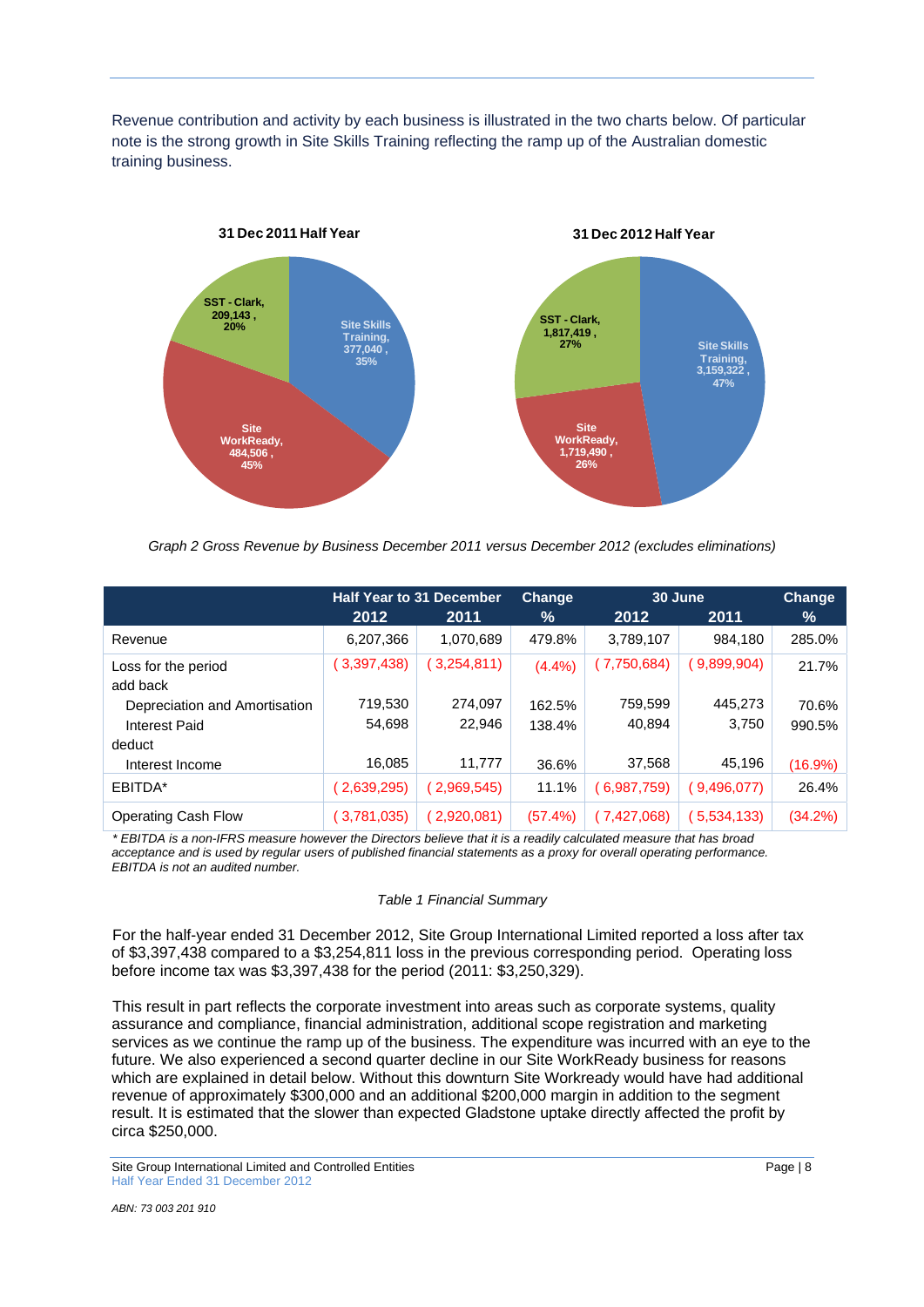Additionally several other factors had an impact on the half year result, these were:

- Seasonal reduction in revenue over the festive season training days reduced by seven days
- Cost of implementing new capability including redundancy for staff
- Costs associated with pre-agreed milestone performance bonuses as part of the Axis Training Group acquisition

It is encouraging to see that earnings before interest, taxes and depreciation and amortisation (EBITDA) loss has reduced by 11% to \$2,639,295 versus the prior comparative period (2011:\$2,969,545) and continues the annual improvement that was delivered at 30 June 2012.

This trading period has seen the inclusion of the Axis Training Group Pty Ltd business results in Perth and Darwin. The acquisition of this business expands the delivery of on-site training services in Australia and throughout Asia and the Middle East. This acquisition has been very successful with the addition of new business in both Western Australia and Internationally as well as the acquisition of an experienced vocational training and assessment team.

## **Site Skills Training**

In the six months to 31 December 2012 Site Group continued the ramp up of training and assessment activity at the newly established facilities of Perth, Gladstone and Darwin while the Landsborough facility continued to perform in line with expectations. The build of activity at the Clark facility in the Philippines continued to gain momentum.

Overall the revenue of \$3,159,322 for the training and assessment business excluding Clark was an increase of 738% over the 31 December 2011 half year result (\$377,040) and 164% over the six months to 30 June 2012 (\$1,197,048). Within the 31 December 2012 half year the second quarter revenue increased by 34% over the first quarter. This rate of growth is expected to continue through the end of the 2013 Financial Year.

Of the Australian locations Perth in particular showed strong growth with existing clients such as Laing O`Rourke, OMSA, Monadelphus, MacMahon, GE subsidiary Granite and a large number of other contractors. An additional notable achievement included successfully completing a tender process to become a preferred supplier of training for Rio Tinto. Western Australian on-site training services continued to expand with Site Trainers servicing projects such as Wheatstone, Cape Lambert and Solomon.

Darwin built slowly for the six months but finished with a successful completion of preferred supplier audit and the award of a services contract for the Itchys Project in December. This contract will provide a solid platform of training and assessment services in Darwin commencing in 2013.

Landsborough showed a steady performance with an increase in onsite training in Southern Queensland.

As mentioned earlier the Gladstone facility did not ramp up at the rate we expected or that we have experienced in Perth and Clark. This in part reflects the state of progress in the development of the LNG plants and pipelines being constructed in and around Gladstone. We remain confident that Gladstone activity will improve in the 2013 calendar year as the construction activity ramps up.

As detailed in our 2012 Annual Report, Site Skills Training in the Clark Freeport Zone in the Philippines now only caters for employer sponsored training – with all user pay training being completed during the past half year. This change in focus is yielding results with revenue of \$1,817,419 for the six months to 31 December 2012. This represents an increase of 769% over the prior comparative period of \$209,143 and is up 120% over the six months to 30 June 2012 (\$824,842). This reflects delivery of training to the Shell operated Malampaya Project, the Compass PBU Group and a list of contractors such as Monadelphous, MacMahons, Leightons, Cape, AMEC, and others.

Site Group International Limited and Controlled Entities **Page 19** Page | 9 Half Year Ended 31 December 2012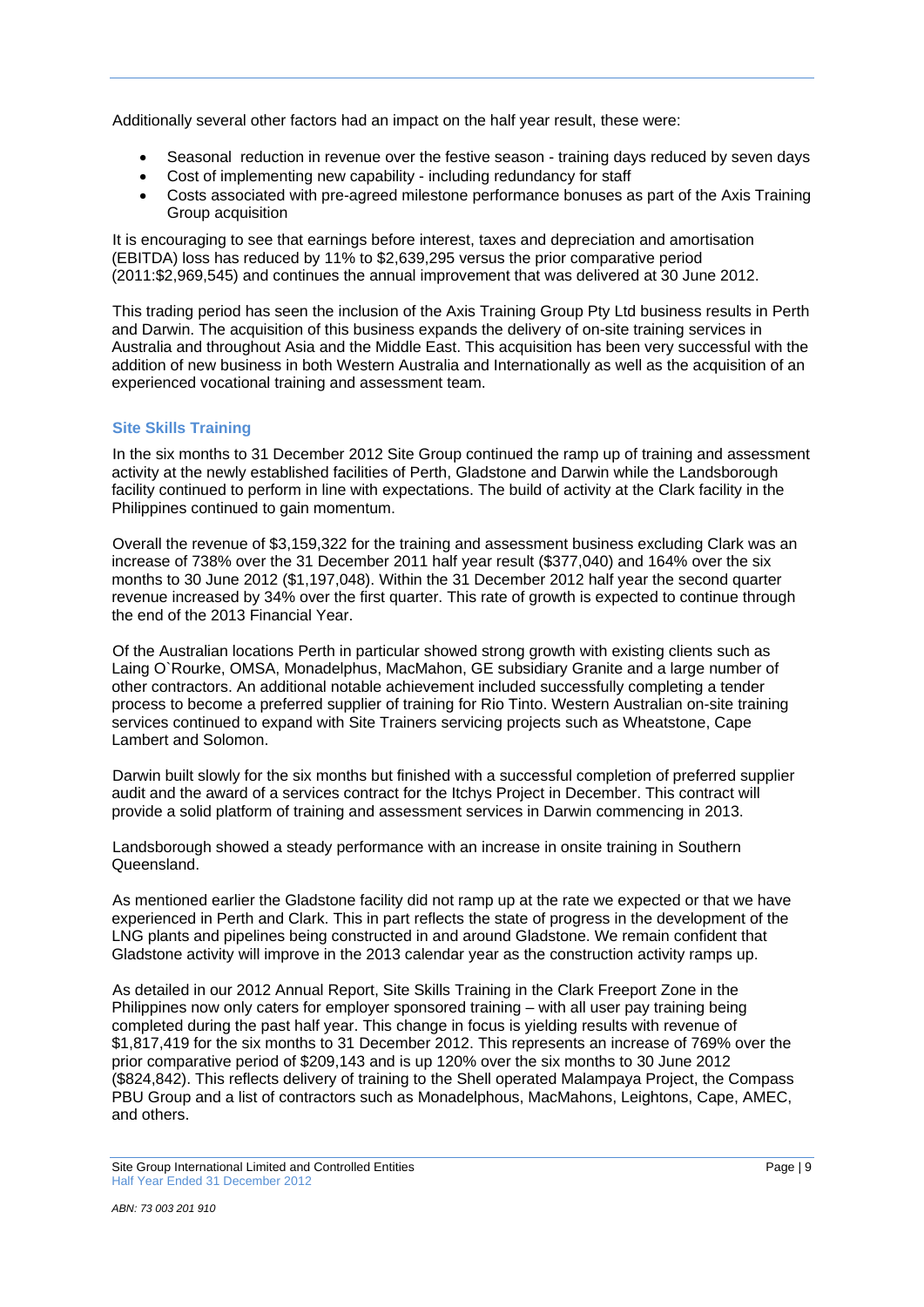The Clark facility has also become the hub for our delivery of international on-site training and assessment with training being delivered in the Middle East, Azerbaijan, Singapore, Indonesia, PNG and China. We are building a strong reputation with our international clients and expect this part of our business to grow strongly through the end of this financial year and beyond.

## **Site WorkReady**

Revenue for our international placement business Site WorkReady was \$1,719,490 for the half year. This represents an increase of 267% over the six months to 31 December 2011 (\$484,506) and is up around 70% over the six months to 30 June 2012 (\$1,043,835). Site WorkReady`s half year result was the tale of two very different quarters. It showed strong profitability in the July to September quarter however the December quarter experienced a significant decline in activity. This decline was directly correlated to the dramatic fall in commodity prices (particularly Iron Ore) resulting in pull back in the resource sector in WA – most of our clients are mining services contractors and their demand for labour is highly elastic. We have seen a pick-up in enquiries in the past month and we expect a solid return to previous activity levels with orders recovering in the March and June quarters and solid growth in the 2014 Financial Year.

### **Cash Position**

At 31 December 2012 the company had cash at Bank of \$932,836 and available undrawn debt facilities of \$1.6 million providing total cash facilities of \$2.5 million. Given the expected operating results in the second half of the year, limited capital expenditure and recent favourable experience in working capital management the company has sufficient funding to meet its medium term funding requirements.

### **Capital Management**

On 20 July 2012 Site successfully completed a Share Purchase Plan and raised \$971,000. On 20 August 2012 the company placed a significant part of the shortfall of the take up of the Share Purchase Plan raising an additional \$3.17 million of cash. These placements were approved by shareholders at the company's Annual General Meeting held on 5 October 2012. The funds received as a result of these capital raising activities were used to fund the company's working capital and capital expenditure requirements.

## **Dividends**

Subsequent to 31 December 2012, the Directors have not recommended the payment of an interim dividend.

### **Earnings/(loss) per share**

Basic earnings/(loss) per share for the financial half-year is (1.19) cents (2011: (2.27) cents).

### **Auditor independence**

The Auditor's Independence Declaration to the Directors of Site Group International Limited, which forms part of the Directors' Report, is set out on page 11 of this report.

Signed in accordance with a resolution of the Directors this 21st day of February 2013.

 $)$  $)$  $)$  $)$  ) ............................................................ Vernon Wills - Director

Site Group International Limited and Controlled Entities **Page | 10** Page | 10 Half Year Ended 31 December 2012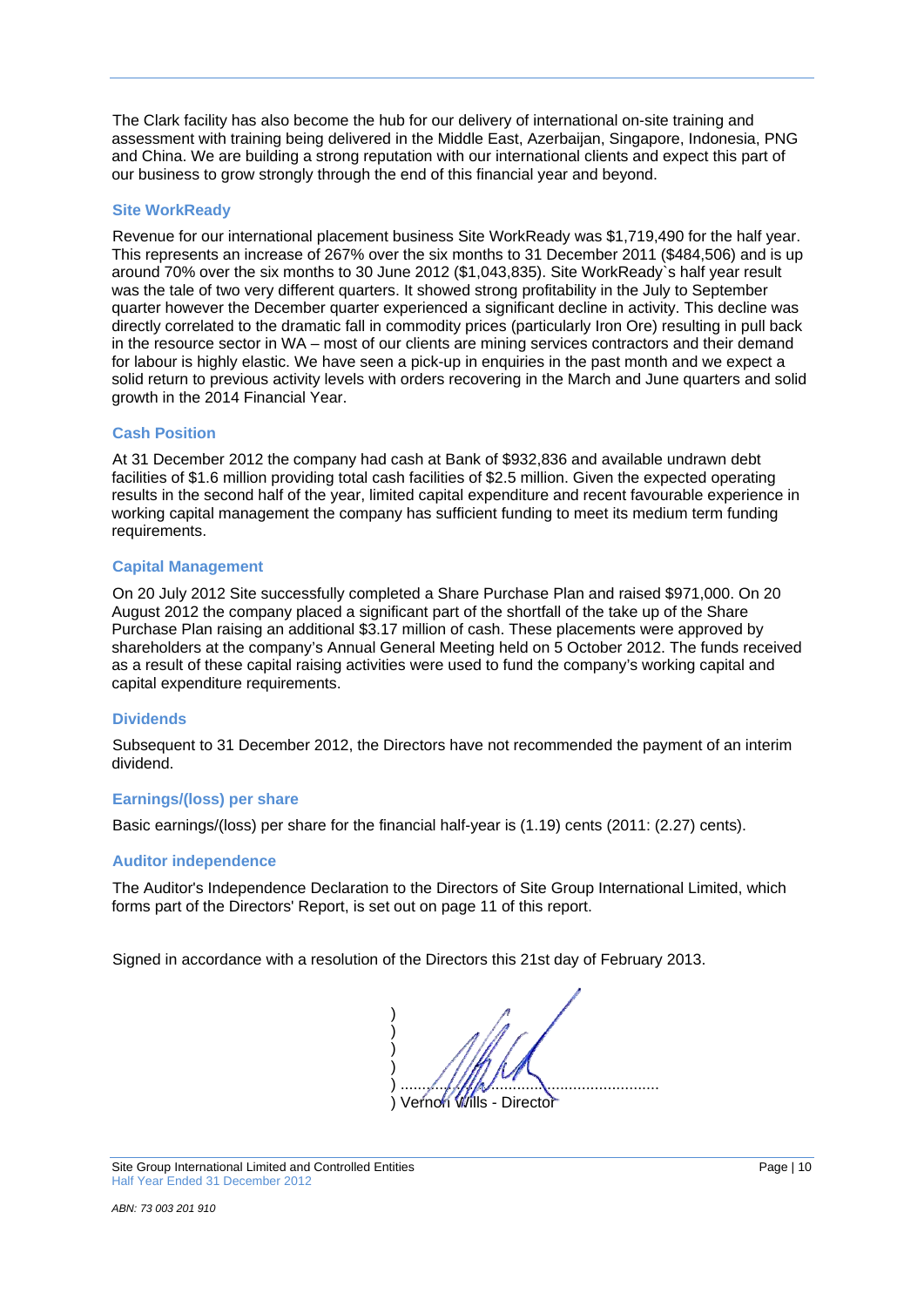

111 Eagle Street Brisbane QLD :4000 Australia GPO Box 7878 Brisbane QLD 4001 Tel: +61 7 3011 3333 Fax: +617 3011 3100 www.ey.com/au

# **Auditor's Independence Declaration to the Directors of Site Group International Limited**

In relation to our review of the financial report of Site Group International Limited for the half-year ended 31 December 2012, to the best of my knowledge and belief, there have been no contraventions of the auditor independence requirements of the *Corporations Act 2001* or any applicable code of professional conduct.

 $\epsilon$ Å

Ernst & Young

Ric Roach Partner 21 February 2013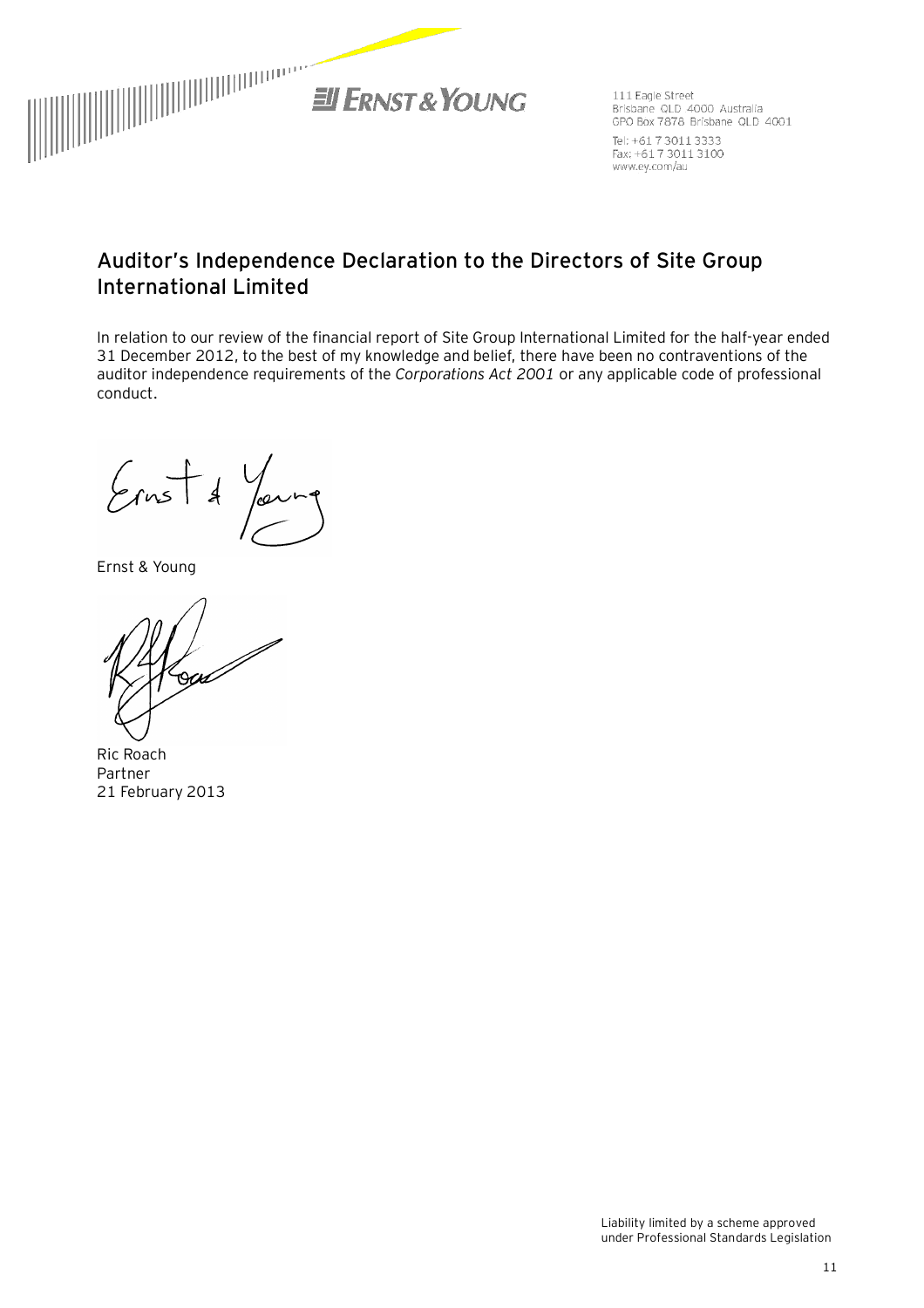

111 Eagle Street Brisbane QLD 4000 Australia GPO Box 7878 Brisbane QLD 4001 Tel: +61 7 3011 3333 Fax: +617 3011 3100 www.ey.com/au

To the members of Site Group International Limited

# **Report on the Half-Year Financial Report**

We have reviewed the accompanying half-year financial report of Site Group International Limited, which comprises the statement of financial position as at 31 December 2012, the statement of comprehensive income, statement of changes in equity and statement of cash flows for the half-year ended on that date, notes comprising a statement of significant accounting policies and other explanatory information, and the directors' declaration of the consolidated entity comprising the company and the entities it controlled at the half-year end or from time to time during the half-year.

# Directors' Responsibility for the Half-Year Financial Report

The directors of the company are responsible for the preparation of the half-year financial report that gives a true and fair view in accordance with Australian Accounting Standards and the *Corporations Act 2001* and for such internal controls as the directors determine are necessary to enable the preparation of the half-year financial report that is free from material misstatement, whether due to fraud or error.

# Auditor's Responsibility

Our responsibility is to express a conclusion on the half-year financial report based on our review. We conducted our review in accordance with Auditing Standard on Review Engagements ASRE 2410 *Review of a Financial Report Performed by the Independent Auditor of the Entity*, in order to state whether, on the basis of the procedures described, we have become aware of any matter that makes us believe that the financial report is not in accordance with the *Corporations Act 2001* including: giving a true and fair view of the consolidated entity's financial position as at 31 December 2012 and its performance for the halfyear ended on that date; and complying with Accounting Standard AASB 134 *Interim Financial Reporting* and the *Corporations Regulations 2001*. As the auditor of Site Group International Limited and the entities it controlled during the half-year, ASRE 2410 requires that we comply with the ethical requirements relevant to the audit of the annual financial report.

A review of a half-year financial report consists of making enquiries, primarily of persons responsible for financial and accounting matters, and applying analytical and other review procedures. A review is substantially less in scope than an audit conducted in accordance with Australian Auditing Standards and consequently does not enable us to obtain assurance that we would become aware of all significant matters that might be identified in an audit. Accordingly, we do not express an audit opinion.

# Independence

In conducting our review, we have complied with the independence requirements of the *Corporations Act 2001*. We have given to the directors of the company a written Auditor's Independence Declaration, a copy of which is included in the Directors' Report.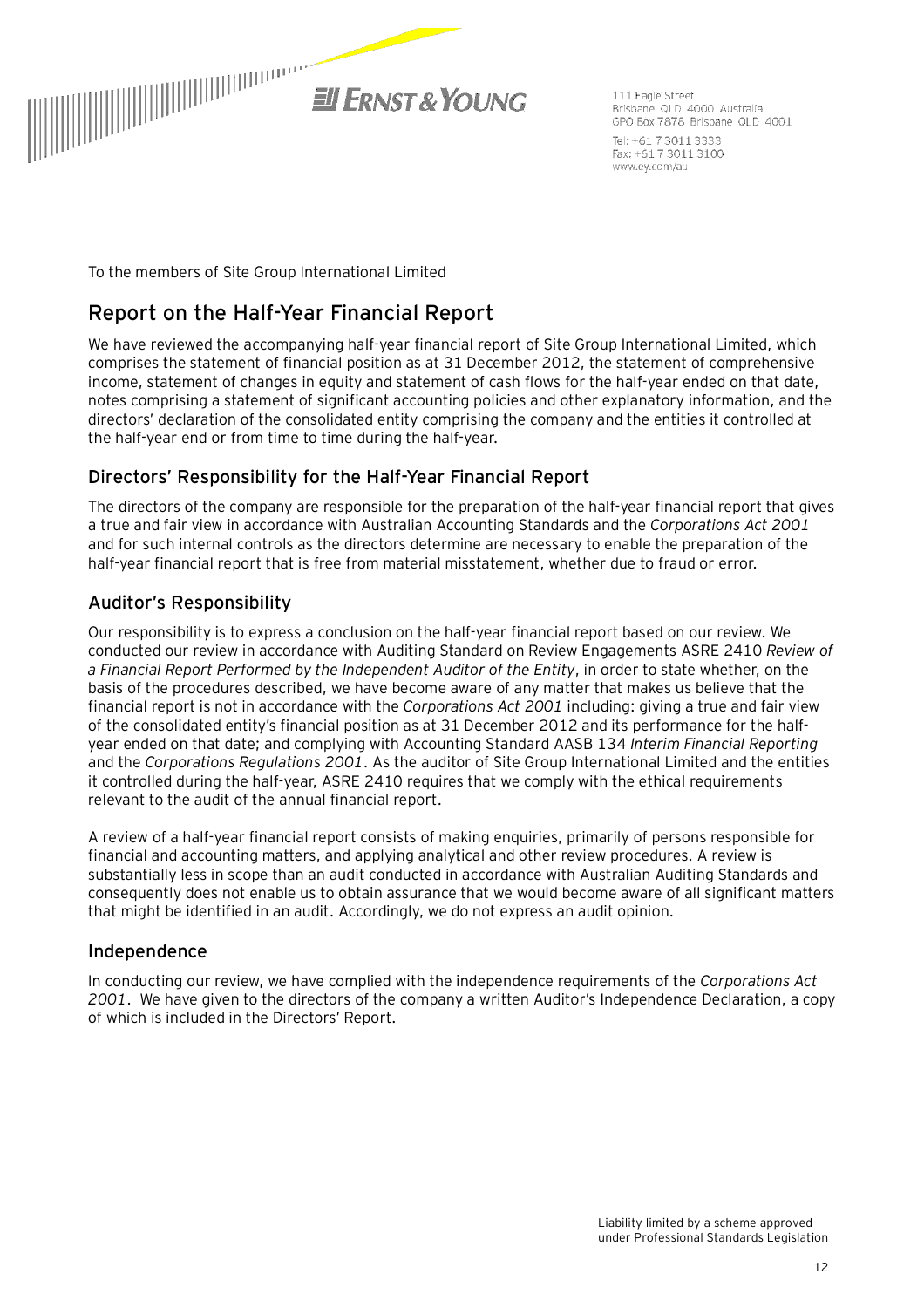

# Conclusion

Based on our review, which is not an audit, we have not become aware of any matter that makes us believe that the half-year financial report of Site Group International Limited is not in accordance with the *Corporations Act 2001*, including:

- a) giving a true and fair view of the consolidated entity's financial position as at 31 December 2012 and of its performance for the half-year ended on that date; and
- b) complying with Accounting Standard AASB 134 *Interim Financial Reporting* and the *Corporations Regulations 2001*.

# **Material Uncertainty Regarding Continuation as a Going Concern**

Without qualification to the conclusion expressed above, we draw attention to the following matter. As a result of the matters described within Note 1 to the half-year financial report under the heading *Going Concern* (page 20), there is material uncertainty whether the consolidated entity will be able to continue as a going concern and therefore whether it will be able to pay its debts as and when they fall due and realise its assets and extinguish its liabilities in the normal course of business at the amounts stated in the financial report. The financial report does not include any adjustments relating to the recoverability and classification of recorded asset amounts or to the amounts and classification of liabilities that might be necessary should the consolidated entity not continue as a going concern.

 $\frac{1}{2}$ Jor

Ernst & Young

Ric Roach Partner Brisbane 21 February 2013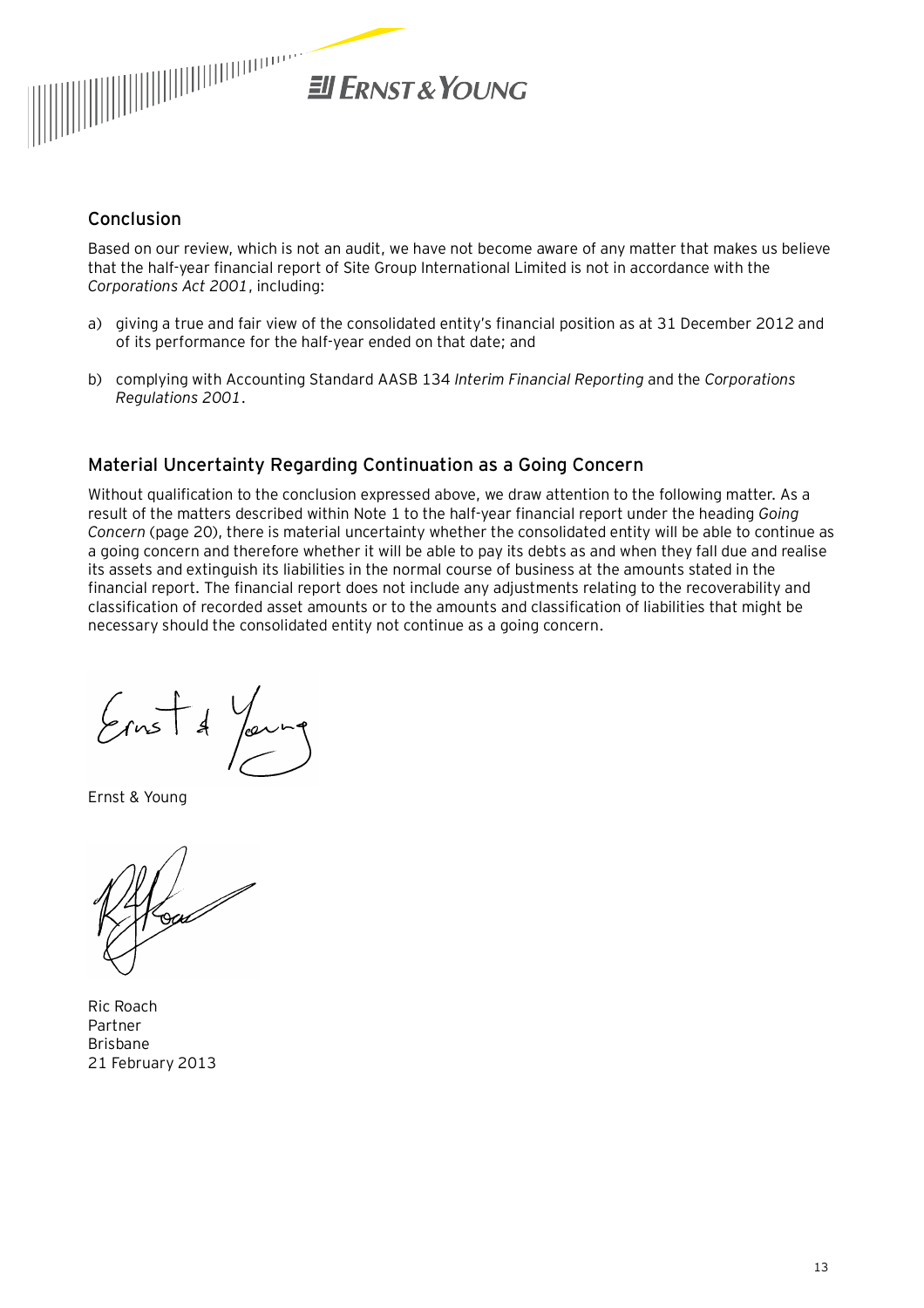# **Directors' Declaration**

In accordance with a resolution of the directors of Site Group International Limited, I state that:

In the opinion of the directors:

- (a) the financial statements and notes of the consolidated entity as set out on pages 15 to 27 are in accordance with the Corporations Act 2001, including :
	- i. comply with Accounting Standard AASB 134: Interim Financial Reporting and the Corporations Regulations 2001; and
	- ii. give a true and fair view of the consolidated entity's financial position as at 31 December 2012 and of its performance for the half year ended on that date
- (b) subject to the matters discussed in Note 1 there are reasonable grounds to believe that the parent entity will be able to pay its debts as and when they become due and payable.

On behalf of the Board

Vernon Wills **Director** 21 February 2013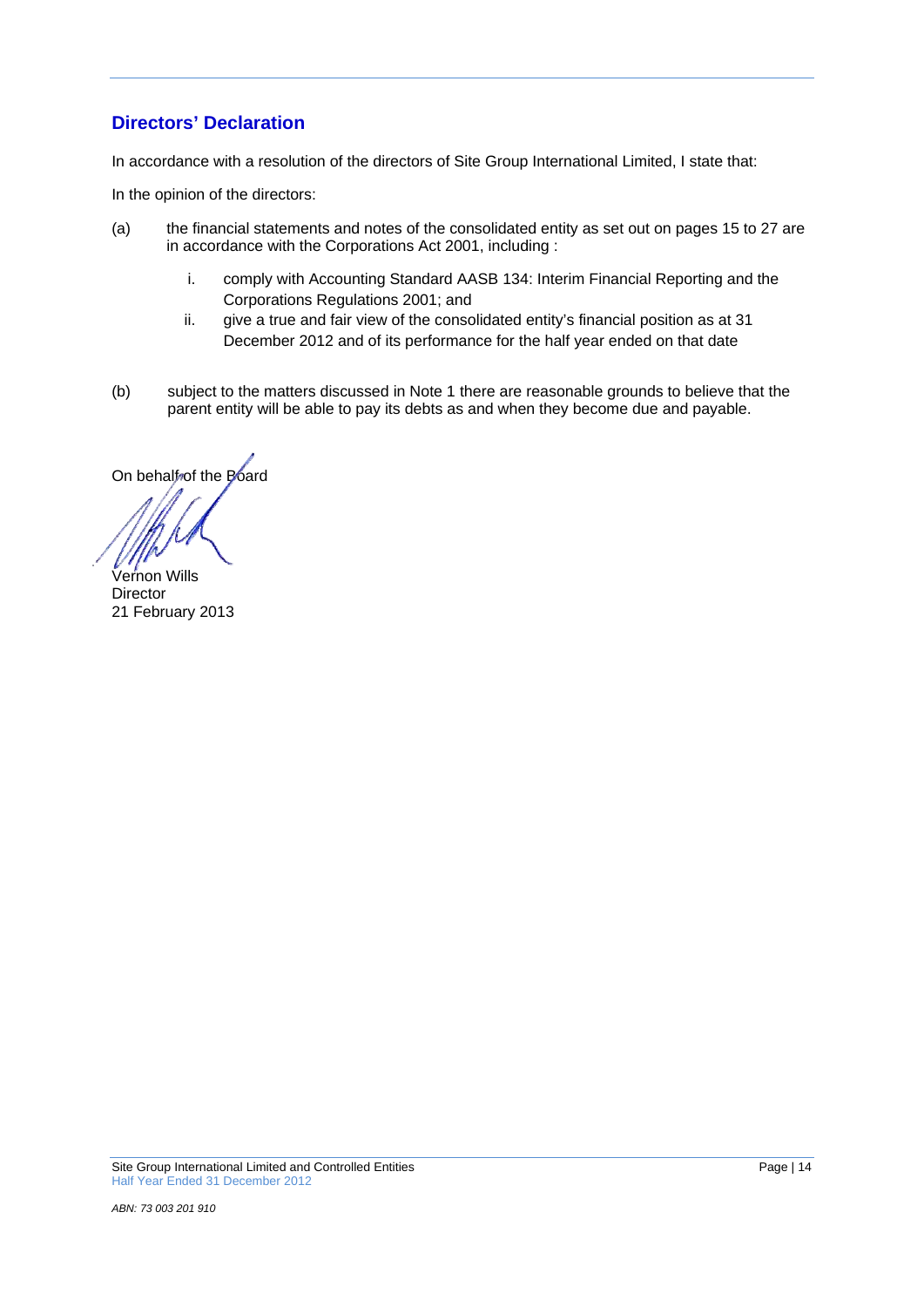# **Statement of Comprehensive Income**

|                                                                                                       | <b>Consolidated Group</b>             |                                       |
|-------------------------------------------------------------------------------------------------------|---------------------------------------|---------------------------------------|
|                                                                                                       | Half-year<br>ended<br>31-Dec-12<br>\$ | Half-year<br>ended<br>31-Dec-11<br>\$ |
| <b>Continuing operations</b>                                                                          |                                       |                                       |
| Revenue<br>Interest Income - external                                                                 | 6,207,366<br>16,085                   | 1,070,689<br>10,615                   |
| Interest Income - related parties                                                                     |                                       | 1,163                                 |
| Cost of sales                                                                                         | (2,840,725)                           | (534, 289)                            |
| <b>Gross Profit/(Loss)</b>                                                                            | 3,382,726                             | 548,178                               |
| Employee benefits expense                                                                             | (2,811,214)                           | (1,715,175)                           |
| Depreciation and amortisation expense                                                                 | (719, 530)                            | (274,097)                             |
| Finance costs (Note 2)                                                                                | (54,698)                              | (22,946)                              |
| Other expenses (Note 3)                                                                               | (2, 105, 192)                         | (1,666,691)                           |
| Occupancy expenses<br>Foreign currency gain/(loss)                                                    | (1,080,019)<br>(9,511)                | (440,007)<br>320,409                  |
| <b>Loss before Tax</b>                                                                                | (3,397,438)                           | (3,250,329)                           |
| Income Tax benefit / (expense)                                                                        |                                       | (4, 482)                              |
| Loss for the period from continuing<br>operations                                                     | (3,397,438)                           | $\sqrt{(3,254,811)}$                  |
| Loss for the period                                                                                   | (3,397,438)                           | (3,254,811)                           |
| <b>Other Comprehensive Income</b><br>Items that may be reclassified subsequently<br>to Profit or Loss |                                       |                                       |
| Translation of foreign operations                                                                     | (47, 815)                             | 191,404)                              |
| <b>Total Other Comprehensive Income</b>                                                               | (47, 815)                             | (191, 404)                            |
| <b>Total Comprehensive Income</b>                                                                     | 3,445,253)                            | 3,446,215)                            |
|                                                                                                       |                                       |                                       |
| Earnings/(loss) per share<br>Basic and diluted (cents per share)                                      | (1.19)                                | (2.27)                                |
|                                                                                                       |                                       |                                       |

Site Group International Limited and Controlled Entities Page | 15 Half Year Ended 31 December 2012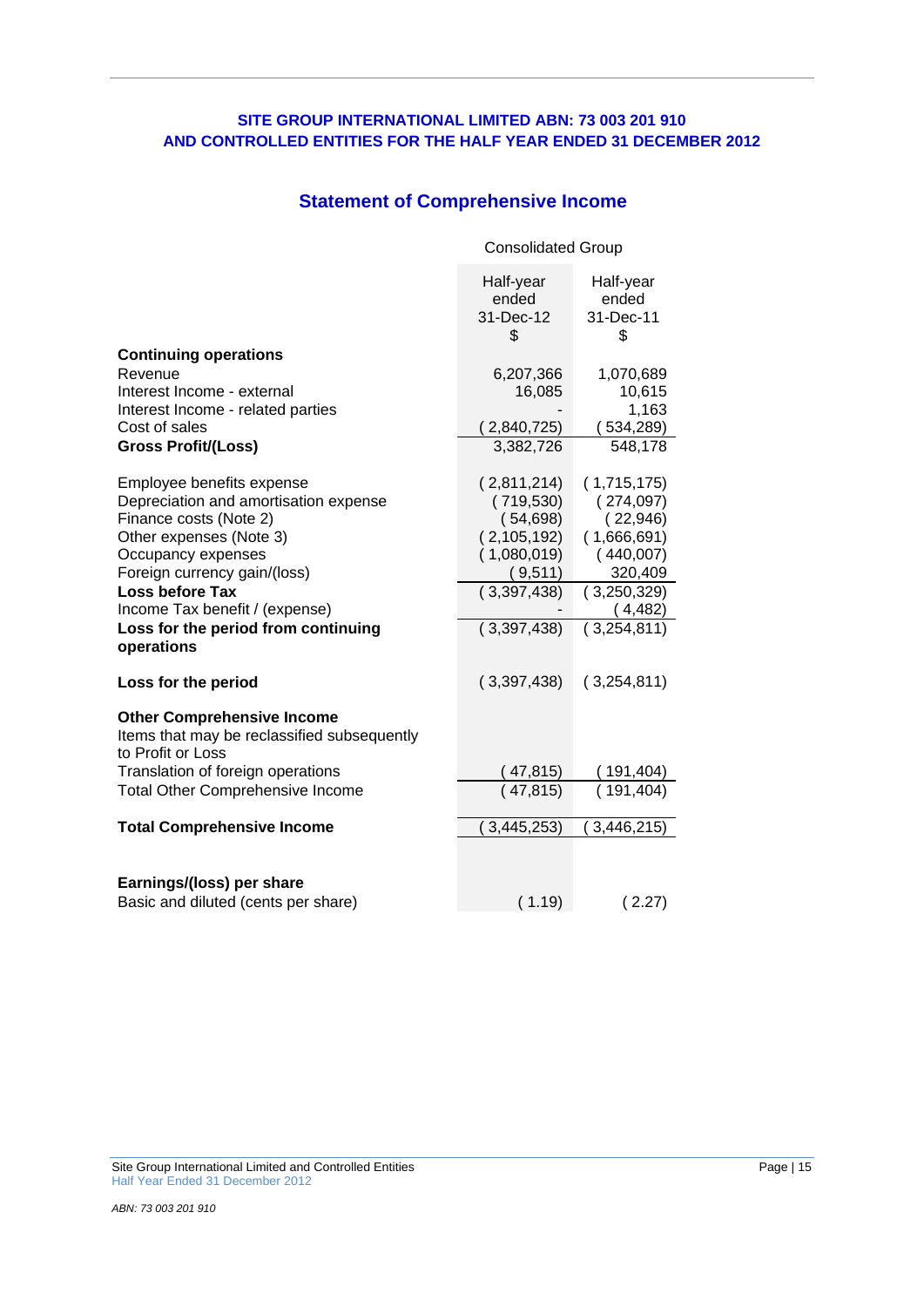# **SITE GROUP INTERNATIONAL LIMITED ABN: 73 003 201 910 AND CONTROLLED ENTITIES AS AT 31 DECEMBER 2012**

# **Statement of Financial Position**

Consolidated Group

|                                                    | 31-Dec-12   | 30-Jun-12   |
|----------------------------------------------------|-------------|-------------|
|                                                    | \$          | \$          |
| <b>Assets</b>                                      |             |             |
| <b>Current Assets</b>                              |             |             |
| Cash and cash equivalents                          | 932,836     | 586,380     |
| Trade and other receivables                        | 2,627,775   | 1,399,514   |
| Inventories                                        | 58,305      | 48,005      |
| Intangible assets                                  | 223,917     | 223,917     |
| Prepayments                                        | 79,354      | 14,528      |
| Security deposits                                  | 508,427     |             |
| Other financial assets                             |             | 4,765       |
| <b>Total Current Assets</b>                        | 4,430,614   | 2,277,109   |
| <b>Non-Current Assets</b>                          |             |             |
| Property, plant and equipment                      | 6,488,617   | 6,202,196   |
| Intangible assets                                  | 1,155,303   | 1,080,374   |
| Prepayments                                        | 268,610     | 73,412      |
| Security deposits                                  | 411,657     | 490,365     |
| Other non-current financial assets                 |             | 325         |
| <b>Total Non-Current Assets</b>                    | 8,324,187   | 7,846,672   |
| <b>Total Assets</b>                                | 12,754,801  | 10,123,781  |
| <b>Liabilities</b>                                 |             |             |
| <b>Current Liabilities</b>                         |             |             |
| Trade and other payables                           | 1,239,890   | 1,426,650   |
| Interest bearing debt                              | 402,996     | 2,017,193   |
| <b>Current tax liabilities</b>                     | 22,063      | 2,632       |
| Provisions and other current financial liabilities | 170,384     | 129,438     |
| <b>Total Current Liabilities</b>                   | 1,835,333   | 3,575,913   |
| <b>Non-Current Liabilities</b>                     |             |             |
| Other provisions                                   | 1,367,664   | 1,329,539   |
| Interest bearing debt                              | 21,879      | 24,317      |
| <b>Total Non-Current Liabilities</b>               | 1,389,543   | 1,353,856   |
| <b>Total Liabilities</b>                           | 3,224,876   | 4,929,769   |
| <b>Net Assets</b>                                  | 9,529,925   | 5,194,012   |
| <b>Equity</b>                                      |             |             |
| Issued capital                                     | 32,944,091  | 25,362,928  |
| Reserves                                           | 1,281,406   | 1,129,218   |
| Retained earnings                                  | 24,695,572) | 21,298,134) |
| <b>Total Equity</b>                                | 9,529,925   | 5,194,012   |

Site Group International Limited and Controlled Entities Page | 16 Half Year Ended 31 December 2012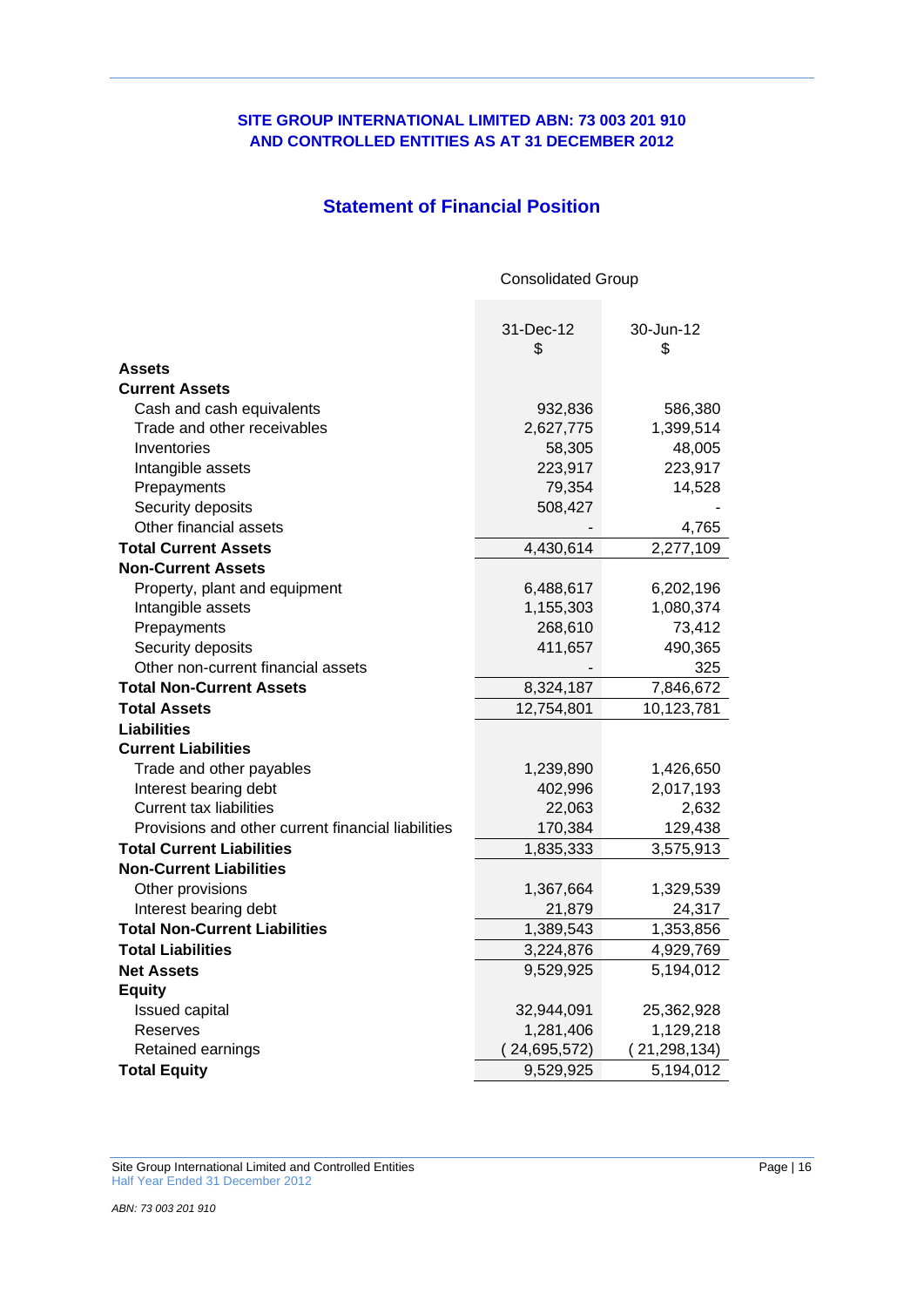# **Statement of Changes in Equity**

|                                                                               | Share<br>Capital |                                                  |                                               | Reserves          |               |
|-------------------------------------------------------------------------------|------------------|--------------------------------------------------|-----------------------------------------------|-------------------|---------------|
|                                                                               | Ordinary         | Retained<br>Earnings/<br>(Accumulated<br>Losses) | Foreign<br>Currency<br>Translation<br>Reserve | Option<br>Reserve | Total         |
| <b>Consolidated Group</b>                                                     | \$               | \$                                               | \$                                            | \$                | \$            |
| Balance at 1 July 2011                                                        | 16,587,918       | (13, 547, 450)                                   | 468,347                                       | 349,915           | 3,858,730     |
| <b>Comprehensive income</b><br>Profit/ (Loss) for the period                  |                  | (3,254,811)                                      |                                               |                   | (3,254,811)   |
| Other comprehensive income for the period                                     |                  |                                                  | (191, 404)                                    |                   | (191, 404)    |
| Total comprehensive income for the period                                     |                  | (3, 254, 811)                                    | (191, 404)                                    |                   | (3, 446, 215) |
| Transactions with owners, in their capacity<br>as owners, and other transfers |                  |                                                  |                                               |                   |               |
| Shares issued during the period                                               | 8,223,200        |                                                  |                                               |                   | 8,223,200     |
| <b>Transaction costs</b>                                                      | (657, 412)       |                                                  |                                               |                   | (657, 412)    |
| Shares to be issued                                                           | 70,000           |                                                  |                                               |                   | 70,000        |
| Share-based Payments                                                          |                  |                                                  |                                               | (25, 416)         | (25, 416)     |
| Total transactions with owners and other<br>transfers                         | 7,635,788        |                                                  |                                               | (25, 416)         | 8,022,887     |
| <b>Balance at 31 December 2011</b>                                            | 24,223,706       | (16,802,261)                                     | 276,943                                       | 324,499           | 8,022,887     |
| Balance at 1 July 2012                                                        | 25,362,928       | (21, 298, 134)                                   | 710,640                                       | 418,578           | 5,194,012     |
| <b>Comprehensive income</b>                                                   |                  |                                                  |                                               |                   |               |
| Profit /(Loss) for the period                                                 |                  | (3, 397, 438)                                    |                                               |                   | (3,397,438)   |
| Other comprehensive income for the period                                     |                  |                                                  | (47, 815)                                     |                   | (47, 815)     |
| Total comprehensive income for the period                                     |                  | (3, 397, 438)                                    | (47, 815)                                     |                   | (3,445,253)   |
|                                                                               |                  |                                                  |                                               |                   |               |
| Transactions with owners, in their capacity<br>as owners, and other transfers |                  |                                                  |                                               |                   |               |
| Shares issued during the period                                               | 7,926,234        |                                                  |                                               |                   | 7,926,234     |
| <b>Transaction costs</b>                                                      | (345,071)        |                                                  |                                               |                   | (345,071)     |
| Share-based Payments                                                          |                  |                                                  |                                               | 200,003           | 200,003       |
| Total transactions with owners and other<br>transfers                         | 7,581,163        |                                                  |                                               | 200,003           | 7,781,166     |
| <b>Balance at 31 December 2012</b>                                            | 32,944,091       | (24, 695, 572)                                   | 662,825                                       | 618,581           | 9,529,925     |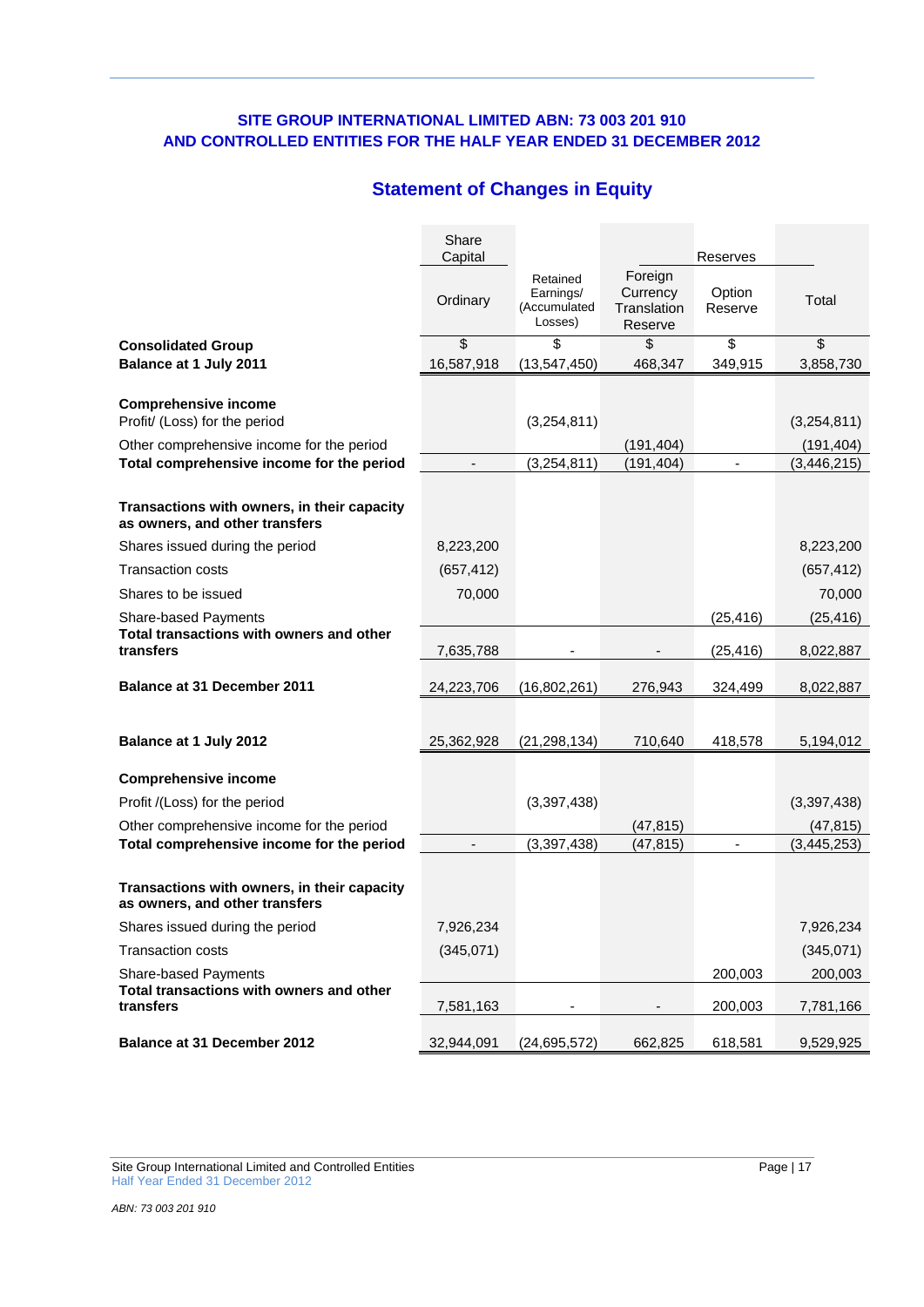# **Statement of Cash Flows**

|                                                        | <b>Consolidated Group</b> |                    |  |  |
|--------------------------------------------------------|---------------------------|--------------------|--|--|
|                                                        | Half-year<br>ended        | Half-year<br>ended |  |  |
|                                                        | 31 Dec 2012               | 31 Dec 2011        |  |  |
|                                                        | \$                        | \$                 |  |  |
| <b>Cash Flows From Operating Activities</b>            |                           |                    |  |  |
| Receipts from customers (Inclusive of GST)             | 5,601,677                 | 877,505            |  |  |
| Payments to suppliers and employees (Inclusive of GST) | (9,344,100)               | (3,777,905)        |  |  |
| Interest received                                      | 16,085                    | 11,778             |  |  |
| Finance costs                                          | (54, 698)                 | (22, 946)          |  |  |
| Income tax paid                                        |                           | (8, 515)           |  |  |
| Net cash provided by/(used in) operating activities    | (3,781,036)               | (2,920,081)        |  |  |
|                                                        |                           |                    |  |  |
| <b>Cash Flows From Investing Activities</b>            |                           |                    |  |  |
| Purchase of property, plant and equipment              | (1, 157, 795)             | (78, 432)          |  |  |
| Payment for business/subsidiary, net of cash acquired  | 47,292                    | (1,000,000)        |  |  |
| Cash backed performance bonds                          | (500,000)                 |                    |  |  |
| Net cash provided by/(used in) investing activities    | (1,610,503)               | (1,078,432)        |  |  |
| <b>Cash Flows From Financing Activities</b>            |                           |                    |  |  |
| Proceeds from issue of shares                          | 7,083,608                 | 8,223,200          |  |  |
| Transaction costs on shares issued                     | (345,071)                 | (657, 412)         |  |  |
| Repayment of interest bearing debt                     | (1,000,000)               |                    |  |  |
| Net cash provided by/(used in) financing activities    | 5,738,537                 | 7,565,788          |  |  |
| Net increase/(decrease) in cash held                   | 346,998                   | 3,567,274          |  |  |
| Net foreign exchange differences                       | (542)                     | 7,293              |  |  |
| Cash and cash equivalents at beginning of period       | 586,380                   | 409,449            |  |  |
| Cash and cash equivalents at end of period             | 932,836                   | 3,984,016          |  |  |

Site Group International Limited and Controlled Entities **Page 118** Page | 18 Half Year Ended 31 December 2012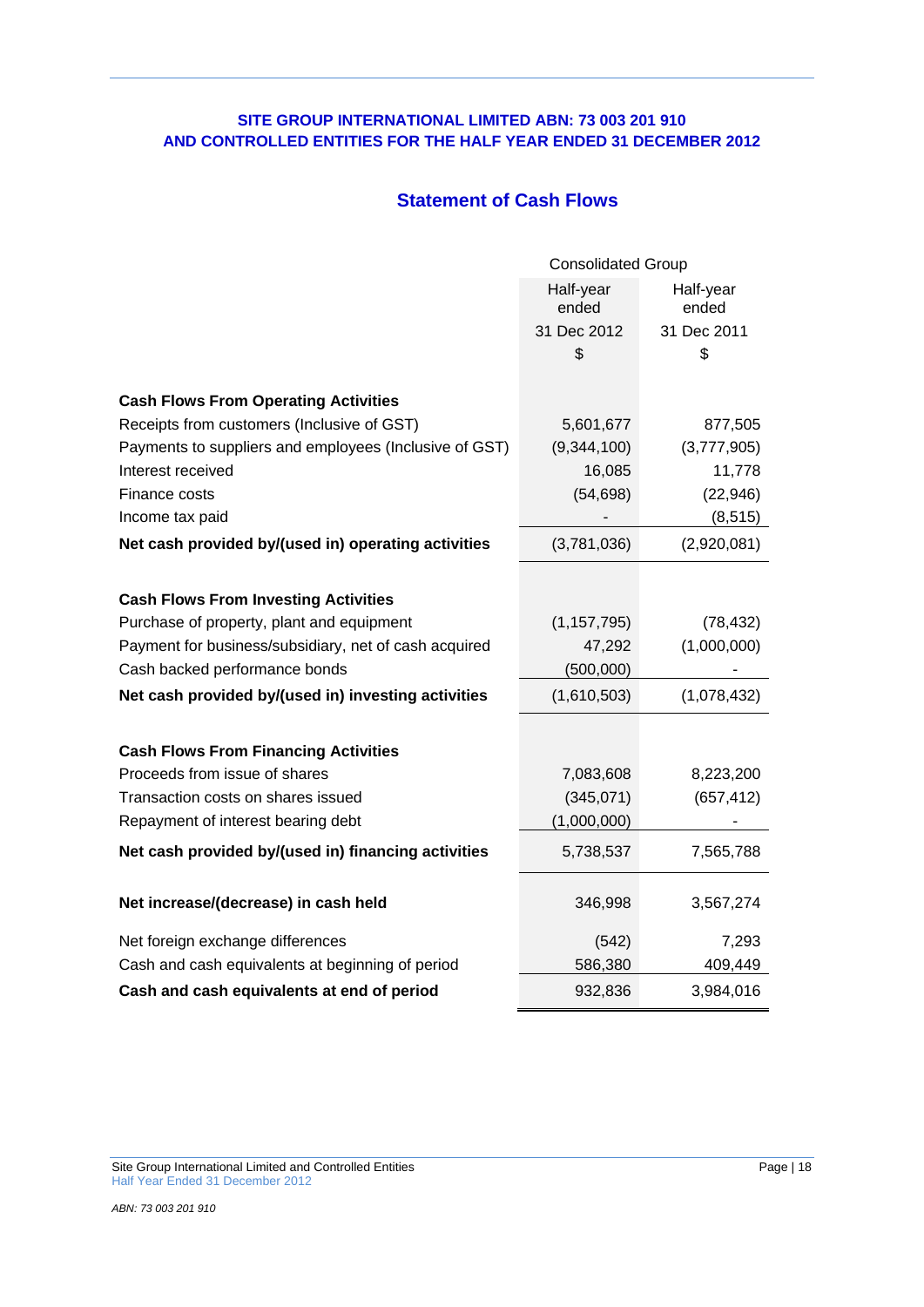# **Notes to the Financial Statements**

## **1 Significant accounting policies**

#### **Reporting entity**

Site Group International Limited (parent) is a company limited by shares incorporated in Australia whose shares are publically traded on the Australian Stock Exchange (ASX Code: SIT). The consolidated interim financial report of the company as at and for the six months ended 31 December 2012 comprises the parent company and its subsidiaries (together referred to as 'the consolidated entity' or 'Group').

### **Statement of compliance**

The half-year financial report is an interim financial report prepared in accordance with the Corporations Act 2001 and AASB 134 Interim Financial Reporting. Compliance with AASB 134 ensures compliance with International Financial Reporting Standard IAS 34 Interim Financial Reporting. The half-year financial report does not include notes of the type normally included in an annual financial report and shall be read in conjunction with the most recent annual financial report.

The consolidated interim financial report was approved by the Board of Directors on 21 February 2013.

#### **Basis of preparation**

The financial statements have been prepared on the basis of historical cost. Cost is based on the fair values of the consideration given in exchange for assets. All amounts are presented in Australian dollars, unless noted.

The accounting policies and methods of computation adopted in the preparation of the half-year financial report are consistent with those adopted and disclosed in the company's 2012 annual financial report for the financial year ended 30 June 2012, except for the impact of the Standards and Interpretations described below. These accounting policies are consistent with Australian Accounting Standards and with International Financial Reporting Standards.

AASB 2011-9 Amendments to Australian Accounting Standards – Presentation of other comprehensive income [AASB 1, 5, 7, 101, 112, 120, 121, 132, 133, 134, 1039 & 1049] This standard requires entities to group items presented in other comprehensive income on the basis of whether they might be classified subsequently to profit or loss and those that will not.

The adoption of these amendments has not resulted in any major changes to the Groups accounting policies and has not had any effect on the financial position and performance of the Group for the half-year ended 31 December 2012. The consolidated entity has not early adopted any other standard, interpretation or amendment that has been issued but is not yet effective.

In December 2010, Site Group Holdings Pty Ltd acquired Lazco Limited (now known as Site Group International Limited) by way of reverse acquisition (SGH, was the in substance acquirer, Lazco Limited was the legal acquirer). As such, the consolidated financial statements are a continuation of those of the legal acquirer (Lazco Limited).

### **Estimates**

The preparation of interim financial reports requires management to make judgements, estimates and assumptions that affect the application of accounting policies and the reported amounts of assets and liabilities, income and expenses. Actual results may differ from these estimates.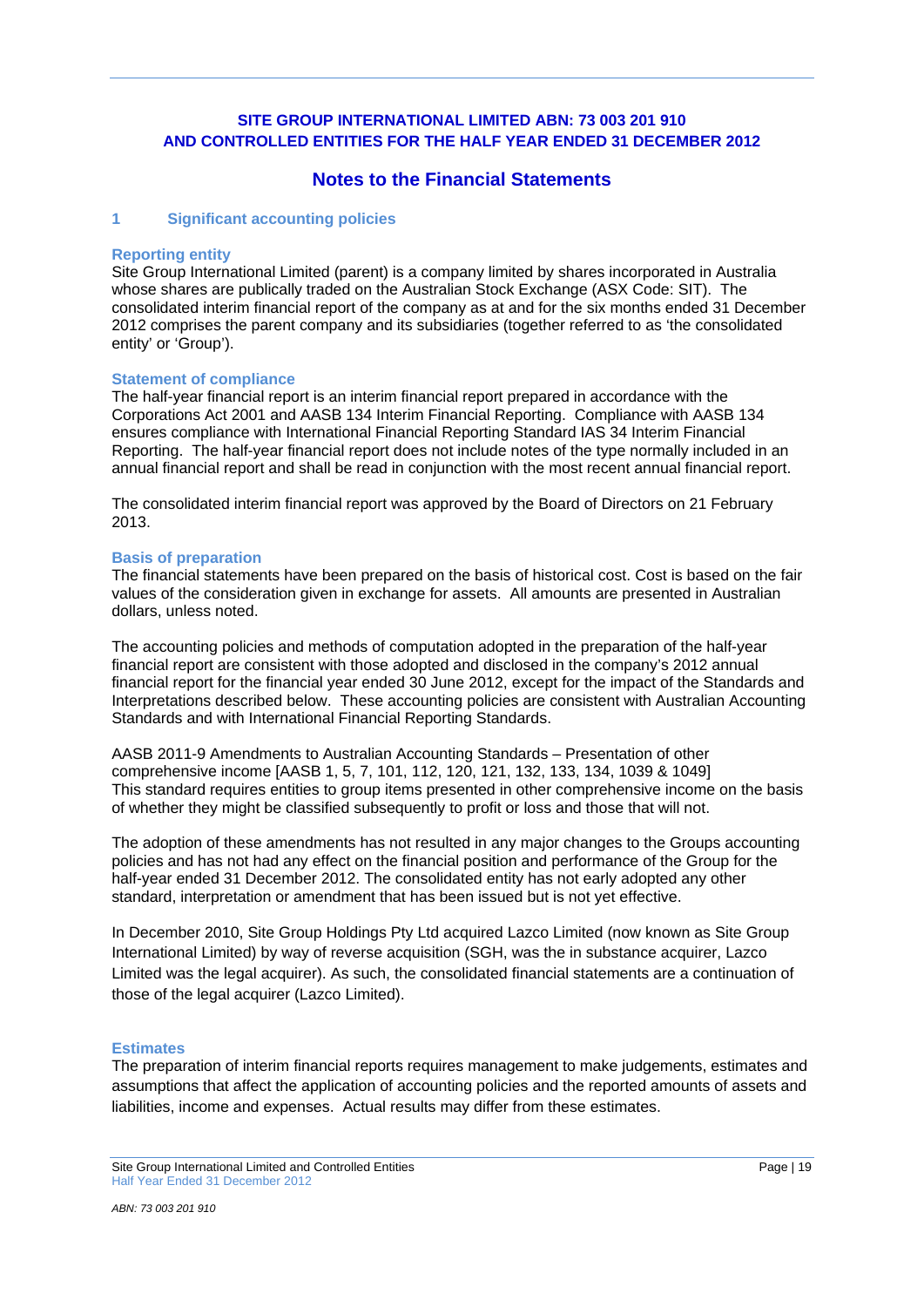In preparing the consolidated interim financial report, the significant judgements made by management in applying the Group's accounting policies and the key sources of estimation uncertainty were the same as those that applied to the consolidated financial report as at and for the year ended 30 June 2012.

## **Going Concern**

The half year financial report has been prepared on the basis that the consolidated entity can continue to meet its financial obligations as and when they fall due and can therefore continue normal activities, including the settlement of liabilities and the realisation of assets in the ordinary course of business.

In the six months to 31 December 2012 the company continued to incur trading losses and net cash outflows relating to the ongoing start-up of operations both in Australia and the Philippines. Current forecasts of operational performance and capital expenditure requirements, for the ongoing start-up of new training facilities, indicate that this situation will continue into the third quarter of the 2013 financial year with cash receipts from training revenue starting to match the cash outflows from operations and capital expenditure.

Successful completion of the facilities in Gladstone, Perth, Darwin and additions to Clark related to the Shell Contract provide a platform for the company being self-funding in the fourth quarter of the 2013 financial year. As at 31 December 2012, the company had cash reserves and undrawn short term debt facilities of \$2,528,695 which based on the operating cash requirements in the second quarter 2012 and the expected improvement of profitability in the second half of the year will be sufficient to meet the company's expected cash funding requirements in the short to medium term.

The directors believe that at the date of the signing of the financial statements there are reasonable grounds to believe that, having regard to the matters set out above, the entity will meet its operational cash flow forecasts. However should this not be the case the directors expect the company to continue to have the support of its investors and raise sufficient funds (if needed) to meet the company's anticipated cash flow requirements so that it can meet its obligations as and when they fall due.

In the event that the company does not meet its forecast operational cash flows or, if required, raise sufficient capital to meet its cash flow objectives there is material uncertainty whether the entity will continue as a going concern and as a result whether it will realise its assets and extinguish its liabilities in the normal course of business and at amounts stated in the financial report. No adjustments have been made relating to the recoverability and classification of recorded asset amounts and classification of liabilities that might be necessary should the company and/or consolidated entity not continue as going concerns

## **2 Finance Costs**

|                                                       | Half Year<br>Ended<br>31-Dec-12 31-Dec-11 | <b>Half Year</b><br>Ended |
|-------------------------------------------------------|-------------------------------------------|---------------------------|
| <b>Finance Costs</b>                                  |                                           |                           |
| <b>Interest Expense - Third Parties</b>               | 4.827                                     | 22.946                    |
| Interest Expense - Related Parties (Wayburn Holdings) | 49.871                                    |                           |
|                                                       | 54.698                                    | 22,946                    |

Site Group International Limited and Controlled Entities **Page | 20** Page | 20 Half Year Ended 31 December 2012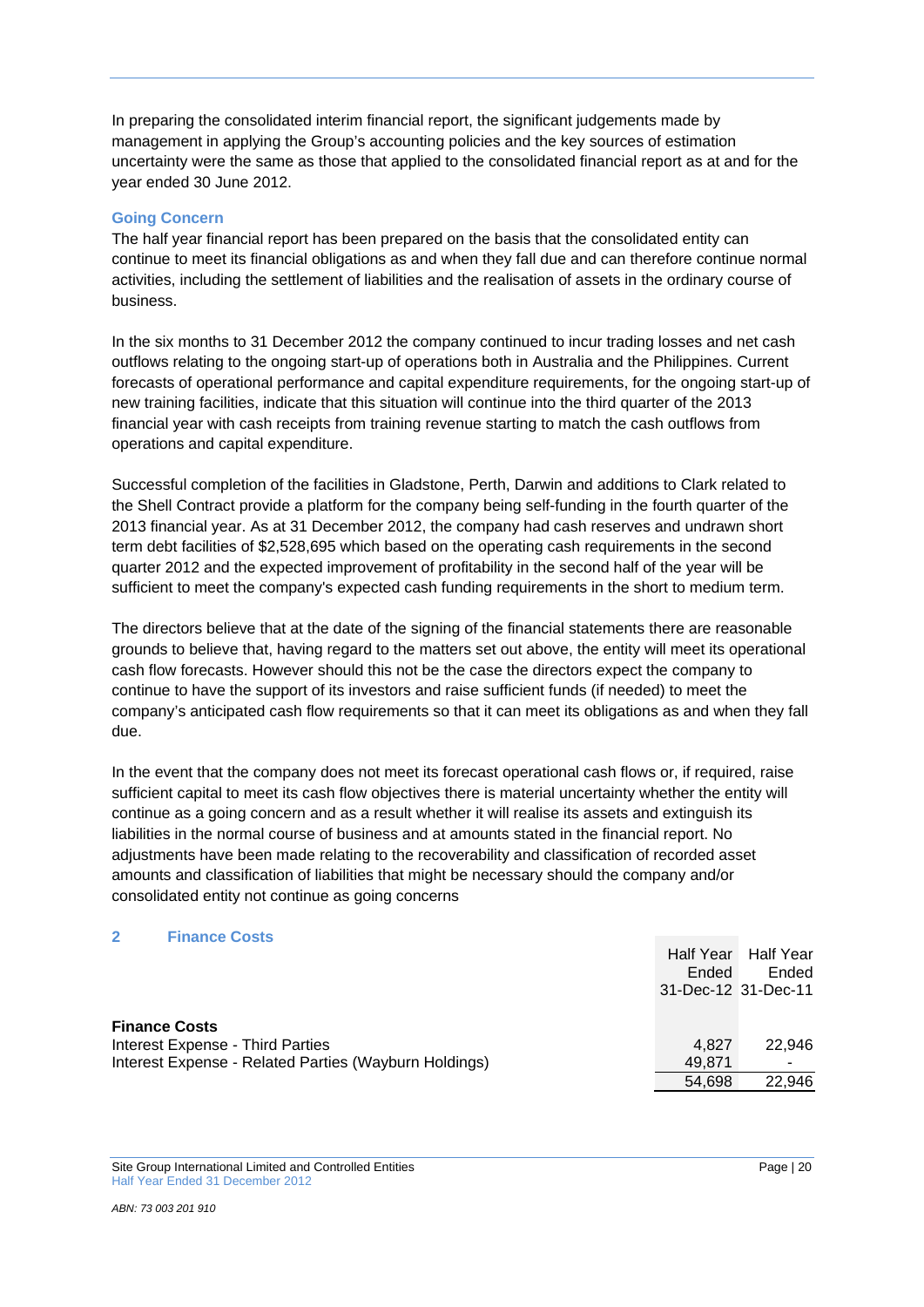## **3 Other Expenses**

|                                               | Half Year<br>Ended<br>31-Dec-12 31-Dec-11 | <b>Half Year</b><br>Ended |
|-----------------------------------------------|-------------------------------------------|---------------------------|
| Other expenses                                |                                           |                           |
| Legal, accounting and other professional fees | 836,414                                   | 428.454                   |
| Travel and accommodation                      | 345,134                                   | 334.629                   |
| Marketing expense                             | 264,364                                   | 112.495                   |
| Other operating expenses                      | 659,280                                   | 791,112                   |
|                                               | 2,105,192                                 | 1,666,691                 |

### **4 Segment information**

For management purposes Site Group International Limited has organised its business into three separate units based on the products and services offered – the Directors and Executive Management of the company review the results on this basis. This financial report is the first time that business unit results have been included. The previous disclosure, which will continue, was geographic given the Group's substantial investment in both Australia and the Philippines - reporting to the Board is also aligned to geographic location.

The three reportable business segments of the Group are:

- **Site Skills Training** which delivers vocational training and assessment services through four training facilities located at Perth, Gladstone, Darwin and Landsborough. At these locations our experienced team assesses, up-skills and trains industry experienced candidates in the mining and processing, oil and gas, construction, camp services, hospitality and logistic sectors.
- **Site WorkReady** delivers "ready to work" international employees through an end to end service utilising the training and assessment facility at Clark Freeport Zone. Working closely with their clients the Site WorkReady team identify workers, complete assessment services and develop appropriate training. Employment candidates receive instruction in English, workplace health and safety systems as well as employer orientation training to support their transition to employment.
- Site Skills Training Clark Freeport Zone (CFZ) operates a 300,000m<sup>2</sup> facility at Clark Freeport Zone in the Philippines allowing the company to deliver Australian standard training in a low cost and controlled environment. This facility has the capacity to complete large scale residential training programs customised to meet client specific requirements.

Management monitors the operating results of its business units separately for the purposes of making decisions about resource allocation and performance assessment. Segment performance is evaluated based on operating profit/loss consistent with the operating profit/loss in the consolidated financial statements. Group financing and corporate overheads are managed on a group basis and not allocated to operating segments. Transfer prices between the operating segments are on an arm's length basis in a manner similar to transactions with third parties.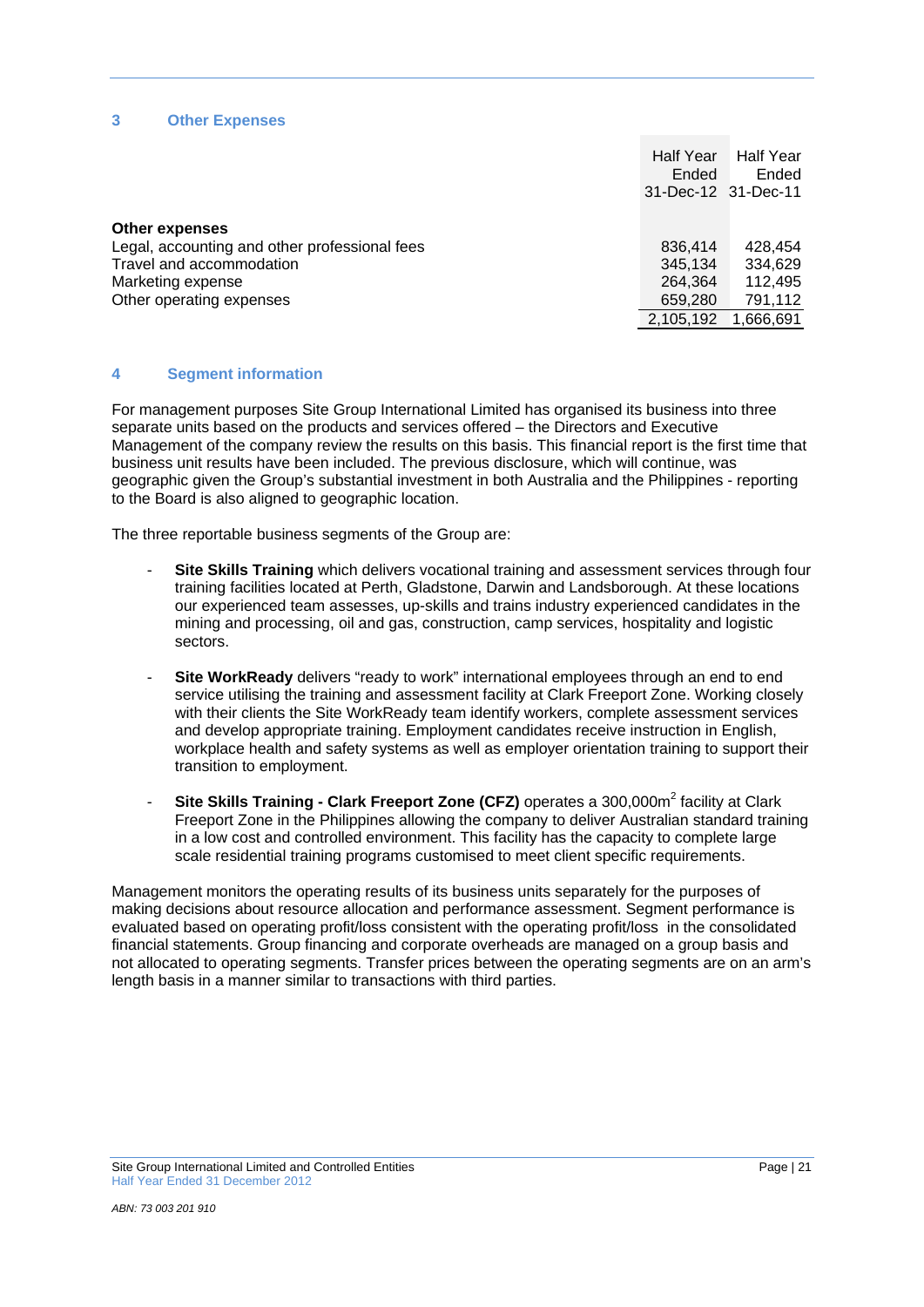# **4 Segment information continued…**

The following is an analysis of the revenue and results for the period, analysed by reportable operating unit, for the period under review.

## **Half Year ended 31 December 2012**

|                                        | <b>Site Skills</b><br>Training | Site<br>WorkReady | <b>Site Skills</b><br>Training<br><b>CFZ</b> | Corporate &<br>Eliminations | Total       |
|----------------------------------------|--------------------------------|-------------------|----------------------------------------------|-----------------------------|-------------|
|                                        | \$                             | \$                | \$                                           | \$                          | \$          |
| Revenue                                |                                |                   |                                              |                             |             |
| Sales revenue - External customer      | 3,159,322                      | 1,719,490         | 1,328,554                                    |                             | 6,207,366   |
| Sales revenue - Inter-segment          |                                |                   | 488,865                                      | (488, 865)                  |             |
| Total segment revenue                  | 3,159,322                      | 1,719,490         | 1,817,419                                    | (488,865)                   | 6,207,366   |
| <b>Segment net operating</b>           |                                |                   |                                              |                             |             |
| profit/(loss) after tax                | (1,082,351)                    | 115,555           | (716, 035)                                   | (1,714,607)                 | (3,397,438) |
| Interest revenue                       |                                |                   |                                              | 16,085                      | 16,085      |
| Interest expense                       |                                |                   |                                              | (54, 698)                   | (54, 698)   |
| Depreciation and amortisation expense  | (272, 310)                     |                   | (325, 860)                                   | (121, 360)                  | (719, 530)  |
| Income tax expense                     |                                |                   |                                              |                             |             |
| <b>Statement of Financial Position</b> |                                |                   |                                              |                             |             |
| Segment Assets                         | 3,544,362                      | 921,493           | 6,615,982                                    | 1,672,964                   | 12,754,801  |
|                                        |                                |                   |                                              |                             |             |
| <b>Segment Liabilities</b>             | 496,456                        | 198,293           | 2,001,480                                    | 528,647                     | 3,224,876   |

## **Half Year ended 31 December 2011**

|                                                              | <b>Site Skills</b> | Site      | <b>Site Skills</b>     | Corporate &   |             |
|--------------------------------------------------------------|--------------------|-----------|------------------------|---------------|-------------|
|                                                              | Training           | WorkReady | Training<br><b>CFZ</b> | Eliminations  | Total       |
|                                                              | \$                 | \$        | \$                     | \$            | \$          |
| Revenue                                                      |                    |           |                        |               |             |
| Sales revenue - External customer                            | 377,040            | 484,506   | 209,143                |               | 1,070,689   |
| Sales revenue – Inter-segment                                |                    |           |                        |               |             |
| <b>Total segment revenue</b>                                 | 377,040            | 484,506   | 209,143                |               | 1,070,689   |
| Segment net operating<br>profit/(loss) after tax             | (16, 493)          | 174,847   | (2,253,057)            | (1, 160, 108) | (3,254,811) |
| Interest revenue                                             |                    |           |                        | 11,777        | 11,777      |
| Interest expense                                             |                    |           |                        | (22, 946)     | (22, 946)   |
| Depreciation and amortisation expense                        | (22, 329)          |           | (233, 423)             | (18, 344)     | (274,096)   |
| Income tax expense                                           |                    |           | (4, 482)               |               | (4, 482)    |
| <b>Statement of Financial Position</b><br>as at 30 June 2012 |                    |           |                        |               |             |
| Segment Assets                                               | 2,165,117          | 851,754   | 5,466,017              | 1,640,893     | 10,123,781  |
|                                                              |                    |           |                        |               |             |
| Segment Liabilities                                          | 204,555            | 423,034   | 1,701,821              | 2,600,359     | 4,929,769   |

Site Group International Limited and Controlled Entities Page | 22 Half Year Ended 31 December 2012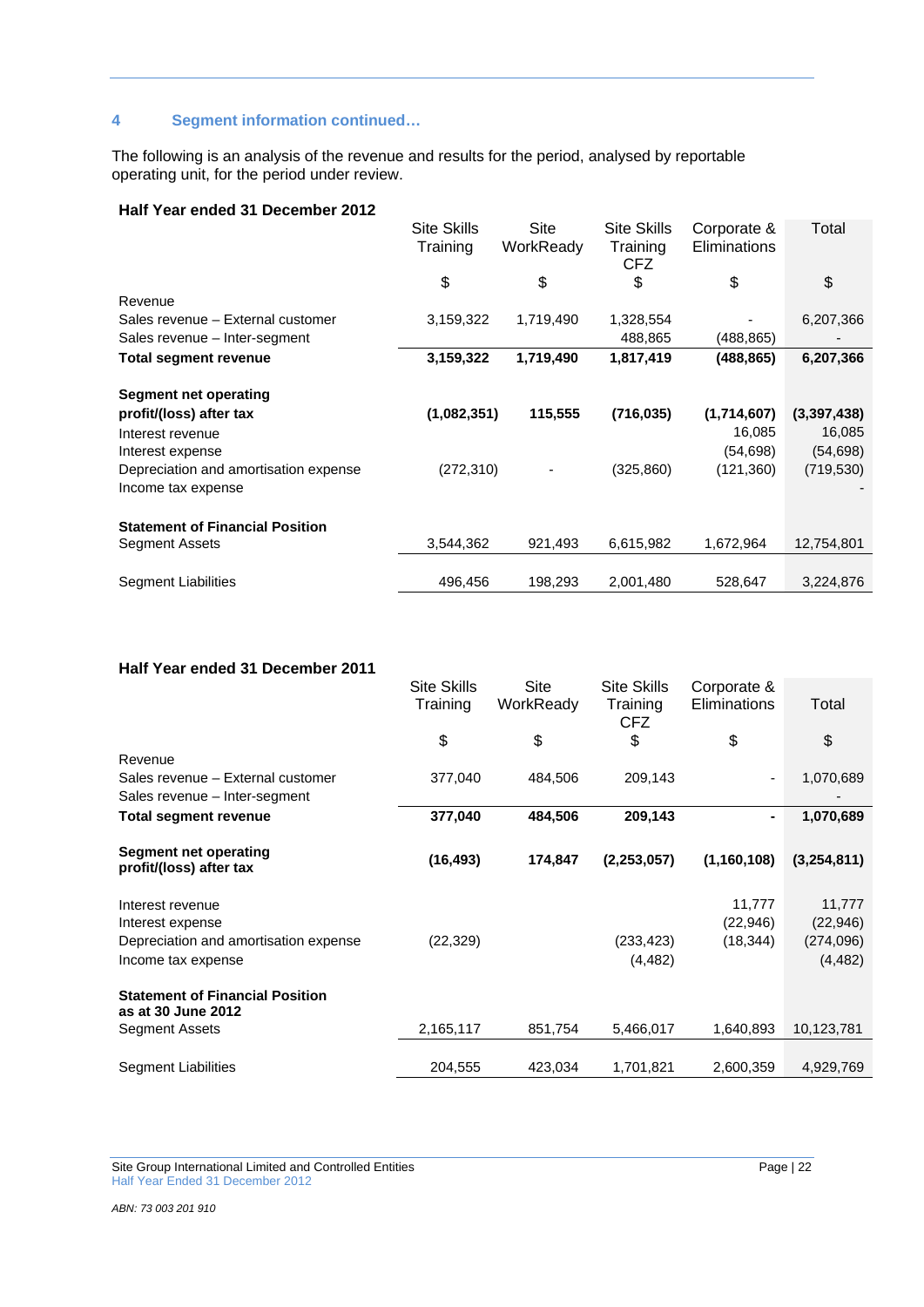# **4 Segment information continued…**

The following is an analysis of the revenue and results for the period, analysed by reportable geographic location, for the period under review.

| Half Year ended 31 December 2012                 |             |                    |                     |             |
|--------------------------------------------------|-------------|--------------------|---------------------|-------------|
|                                                  | Australia   | <b>Philippines</b> | <b>Eliminations</b> | Total       |
|                                                  | \$          | \$                 | \$                  | \$          |
| Revenue                                          |             |                    |                     |             |
| Sales revenue - External customer                | 4,878,812   | 1,328,554          |                     | 6,207,366   |
| Sales revenue – Inter-segment                    | 303,312     | 488,865            | (792,177)           |             |
| <b>Total segment revenue</b>                     | 5,182,124   | 1,817,419          | (792,177)           | 6,207,366   |
| Segment net operating<br>profit/(loss) after tax | (2,681,403) | (716, 035)         |                     | (3,397,438) |
| Interest revenue                                 | 13,744      | 2,341              |                     | 16,085      |
| Interest expense                                 | (54, 698)   |                    |                     | (54, 698)   |
| Depreciation and amortisation expense            | (393, 670)  | (325, 860)         |                     | (719, 530)  |
| Income tax expense                               |             |                    |                     |             |
| <b>Statement of Financial Position</b>           |             |                    |                     |             |
| Segment Assets                                   | 6,138,819   | 6,615,982          |                     | 12,754,801  |
|                                                  |             |                    |                     |             |
| Segment Liabilities                              | 1,223,396   | 2,001,480          |                     | 3,224,876   |

# **Half Year ended 31 December 2011**

|                                                  | Australia<br>\$ | Philippines<br>\$ | Elimination<br>\$ | Total<br>\$ |
|--------------------------------------------------|-----------------|-------------------|-------------------|-------------|
| Revenue                                          |                 |                   |                   |             |
| Sales revenue - External customer                | 861,546         | 209,143           |                   | 1,070,689   |
| Sales revenue – Inter-segment                    | 481,646         |                   | (481,646)         |             |
| Total segment revenue                            | 1,343,192       | 209,143           | (481, 646)        | 1,070,689   |
| Segment net operating<br>profit/(loss) after tax | (1,002,812)     | (2,251,999)       |                   | (3,254,811) |
| Interest revenue                                 | 10,615          | 1,162             |                   | 11,777      |
| Interest expense                                 | (22, 842)       | (104)             |                   | (22, 946)   |
| Depreciation and amortisation expense            | (40, 674)       | (233, 423)        |                   | (274, 097)  |
| Income tax expense                               |                 | (4, 482)          |                   | (4, 482)    |
| <b>Statement of Financial Position</b>           |                 |                   |                   |             |
| as at 30 June 2012                               |                 |                   |                   |             |
| <b>Segment Assets</b>                            | 4,657,764       | 5,466,017         |                   | 10,123,781  |
| <b>Segment Liabilities</b>                       | 3,227,948       | 1,701,821         |                   | 4,929,769   |

Site Group International Limited and Controlled Entities Page | 23 Half Year Ended 31 December 2012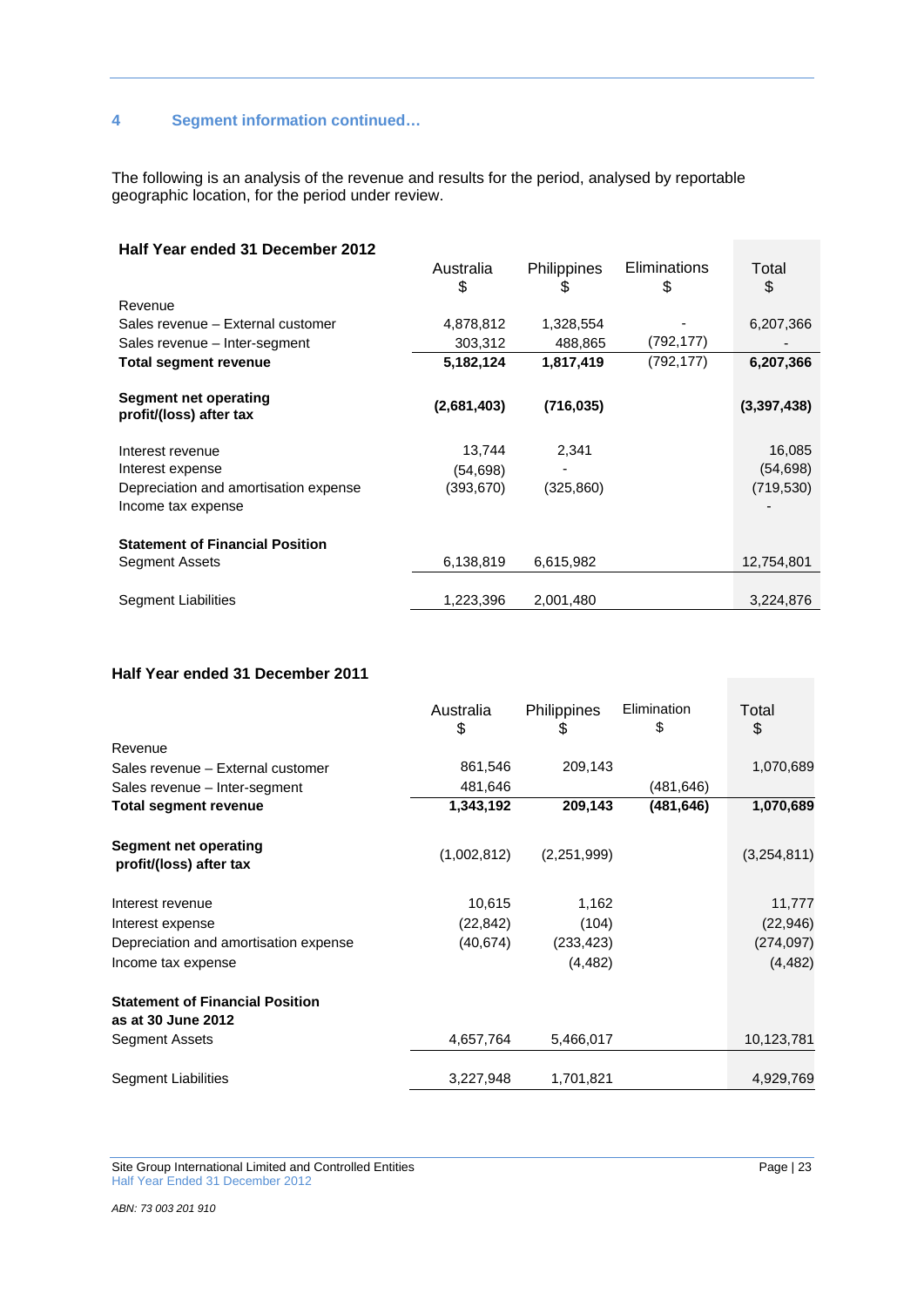## **5 Issued Capital**

Issued capital as at 31 December 2012 amounted to \$32,944,091 (305,758,114 ordinary shares) (30 June 2012: \$25,362,928 (229,563,482 shares)).

During the period the following movements in contributed equity occurred.

| Movement in ordinary shares on issue          | No.<br><b>Shares</b> | \$         |
|-----------------------------------------------|----------------------|------------|
| 30 June 2011 share capital                    | 134,535,101          | 16,587,918 |
| Share Issue - 4 November 2011                 | 18,210,000           | 1,871,090  |
| Share Issue - 18 November 2011                | 38,186,275           | 4,200,490  |
| Share Issue - 20 December 2011                | 21,517,106           | 2,158,738  |
| Share Issue - 16 February 2012                | 750,000              | 70,000     |
| Share Issue - 26 April 2012                   | 2,085,000            |            |
| Share Issue - 9 May 2012                      | 7,030,000            |            |
| Share Issue - 20 June 2012                    | 7,250,000            | 649,800    |
| Shares to be Issued post 30 June 2012         |                      | 502,000    |
| Transaction costs relating to capital raising |                      | (677,108)  |
| 30 June 2012 share capital                    | 229,563,482          | 25,362,928 |
| Share Issue $-4$ July 2012                    | 32,908,270           | 3,446,992  |
| Share Issue $-4$ July 2012                    | 5,750,000            |            |
| Share Issue $-31$ July 2012                   | 8,091,681            | 971,002    |
| Share Issue - 27 September 2012               | 1,343,101            | 220,000    |
| Share Issue - 27 September 2012               | 750,000              |            |
| Share Issue - 5 October 2012                  | 27,213,450           | 3,265,614  |
| Share Issue – 6 November 2012                 | 138,130              | 22,626     |
| Transaction costs relating to capital raising |                      | (345,071)  |
| 31 December 2012 share capital                | 305,758,114          | 32,944,091 |

- On 4 November 2011 18,210,000 shares were issued to holders of convertible notes issued in October 2011 the conversion price was \$0.10 per share
- On 18 November 2011 the company completed a fully underwritten rights issue and issued 38,186,275 shares at \$0.11 per share
- On 20 December 2011, following approval by shareholders the company issued 21,517,106 shares to related parties for the conversion of convertible notes
- On 16 February 2012 the company issued 750,000 shares to the vendors of Sun Coast Training and Accreditation valued at \$70,000 as part of the transaction consideration
- On 26 April 2012 the company issued 2,085,000 shares as sign on bonuses to employees whilst the issue value per share varied the total valuation of the issue was \$289,770 however for accounting purposes the value is recognised as a movement in the Option Reserve over the vesting period of the shares.
- On 9 May 2012 7,030,000 shares were issued under the Employee Share Plan. For accounting purposes the nature of the Share Plan results in the shares been valued as if these were options with a result that the issue price of \$0.20 per share will not be recorded until the conditions of issue are satisfied.
- On 20 June 2012 following the approval of shareholders 1,250,000 shares were issued to Directors and associates under terms similar to the Employee Share Plan as well as 6,000,000 shares issued as part of the transaction to secure the services of CYBA Services valued at \$649,800

Site Group International Limited and Controlled Entities **Page 124** Page 124 Half Year Ended 31 December 2012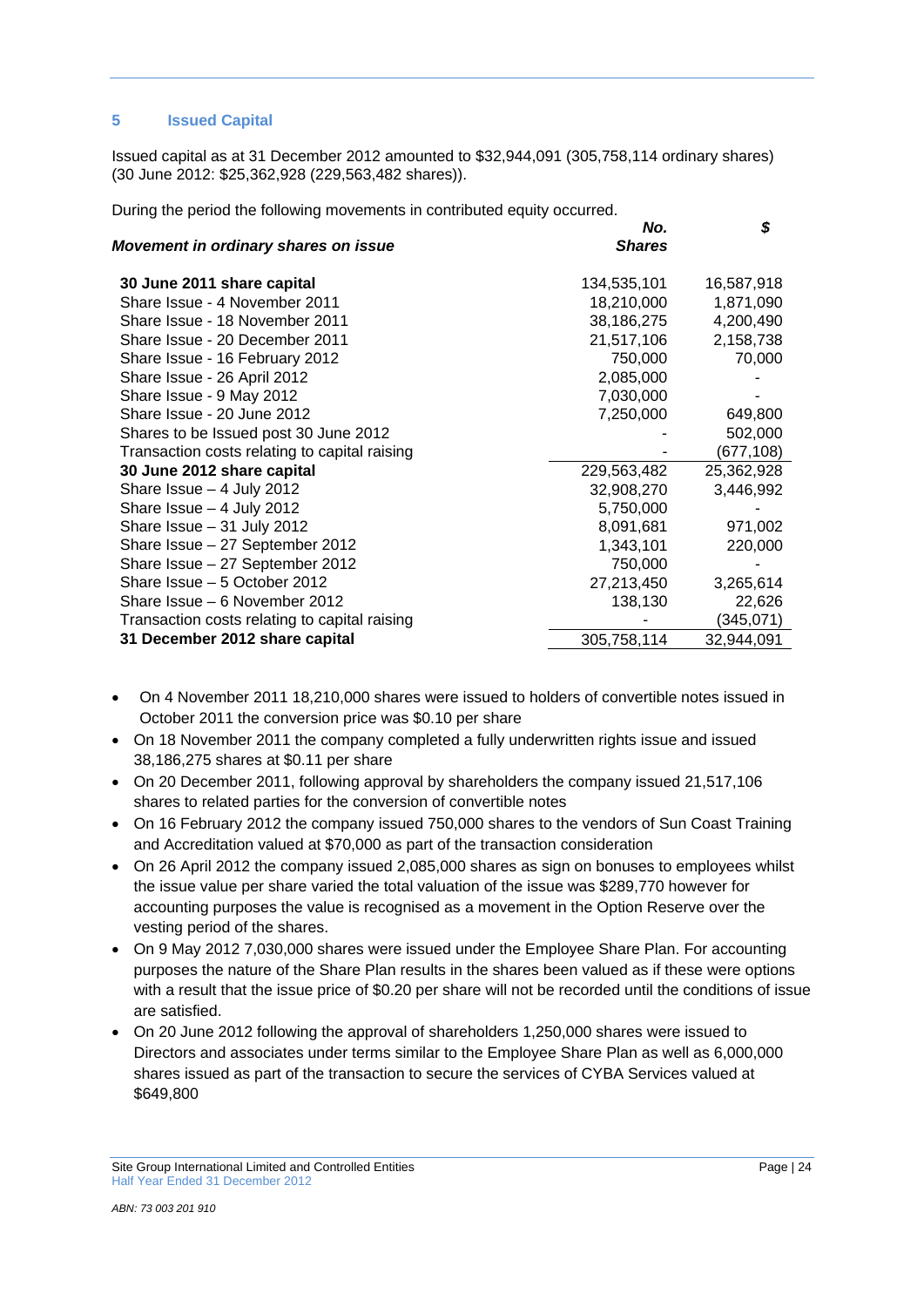# **5 Issued Capital continued…**

- On 28 June 2012 the company received part proceeds from the private placement of shares at \$0.12 per share; the shares were issued on 4 July 2012
- On 4 July 2012 the company completed the issue of 32,908,270 shares under a private placement of shares at \$0.12 per share in addition 5,750,000 shares were issued to Directors and certain contractors under terms similar to the Employee Share Plan
- On 31 July 2012 the company completed the issue of 8,091,681 shares under a Share Purchase Plan with an issue price of \$0.12 cents per share
- On 27 September 2012 under the terms of the acquisition agreement for Axis Training Group Pty Ltd, the company issued 1,343,101 shares to the vendor shareholder at the issue price of \$0.1638 per share in addition 750,000 shares were issued at nil consideration and escrowed for certain employees of Axis to be awarded on the completion of milestone performance requirements
- On the 5 October 2012, following approval of shareholders at the Annual General Meeting, the company issued 27,213,450 shares (being a significant portion of the SPP issue shortfall) at a price of \$0.12 per share
- On 6 November 2012 in accordance with the agreement for the acquisition of Axis Training Group Pty Ltd the company issued the vendor shareholder an additional 138,130 shares at an issue price of \$0.1638 per share representing the value of the improved working capital position over the agreed balance sheet position specified in the contract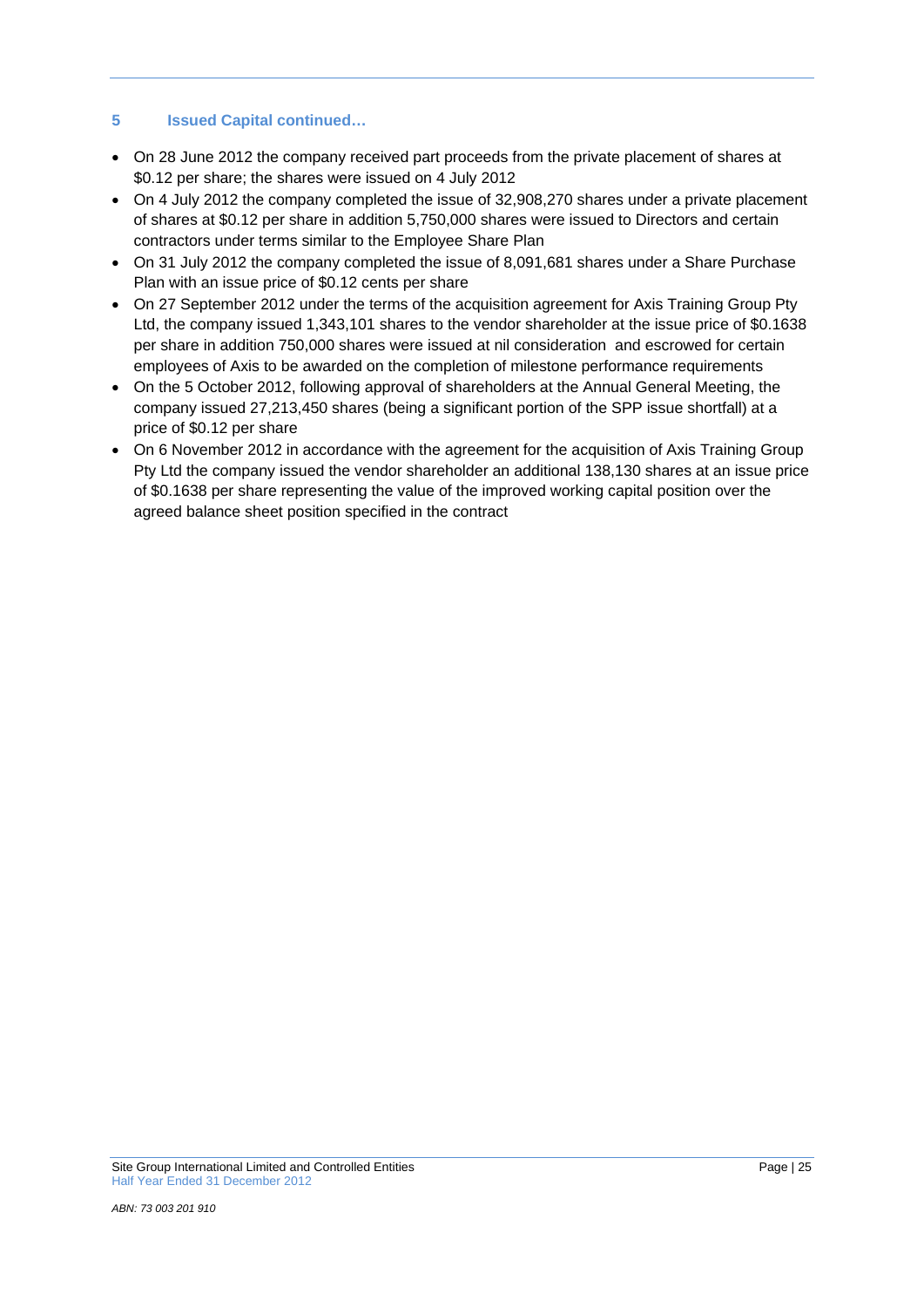## **6 Business Combinations**

On 1 July, 2012, the Group acquired 100% of the shares in Axis Training Group Pty Ltd (Axis) a business that provides training and assessment services in Western Australia, Northern Territory and throughout Asia and the Middle East. The acquisition has been accounted for using the acquisition method. The acquisition date fair value of the acquired business is preliminary and may be adjusted as a result of obtaining a formal valuation within 12 months in accordance with AASB 3 Business Combinations.

The provisional fair value of the identifiable assets and liabilities of Axis Training Group Pty Ltd as at the date of acquisition was:

|                                                                        | <b>Fair value</b><br>recognised on<br>acquisition |
|------------------------------------------------------------------------|---------------------------------------------------|
|                                                                        | \$                                                |
| <b>Assets</b>                                                          |                                                   |
| Cash                                                                   | 47,292                                            |
| <b>Debtors</b>                                                         | 108,191                                           |
| Property, plant and equipment                                          | 1,545                                             |
|                                                                        | 153,028                                           |
| <b>Liabilities</b>                                                     |                                                   |
| Client deposits                                                        | 1,725                                             |
| Accruals and accounts payable                                          | 105,712                                           |
|                                                                        | 107,437                                           |
| Provisional fair value of identifiable net assets                      | 45,591                                            |
| Goodwill arising from acquisition                                      | 197,035                                           |
| <b>Purchase consideration</b>                                          | 242,626                                           |
|                                                                        |                                                   |
|                                                                        | <b>Unaudited</b>                                  |
|                                                                        | \$                                                |
| Acquisition date fair value of purchase consideration transferred:     |                                                   |
| Shares in Site Group International Limited, at fair value<br>Cash paid | 242,626                                           |
| <b>Total</b>                                                           | 242,626                                           |
| consideration                                                          |                                                   |
|                                                                        |                                                   |
| Net cash acquired with the subsidiary                                  | 47,292                                            |
| Cash paid                                                              |                                                   |
| Net cash inflow                                                        | 47,292                                            |

The goodwill recognised on the acquisition of Axis is attributed to the expected benefits of combining its Western Australian assets and activities with Site's existing training and assessment business in Perth; its established access to the Darwin market and the addition of its established international training business to Clark. None of the recognised goodwill is expected to be deductible for income tax purposes.

From the date of acquisition (1 July, 2012), Axis Training Group Pty Ltd has contributed \$561,920 of revenue and \$251,103 of net profit before tax to the Group.

Transaction costs associated with the acquisition of Axis of \$18,339 have been expensed and are included in other expenses in the statement of comprehensive income and are part of operating cash flows in the statement of cash flows.

Site Group International Limited and Controlled Entities **Page | 26** Page | 26 Half Year Ended 31 December 2012